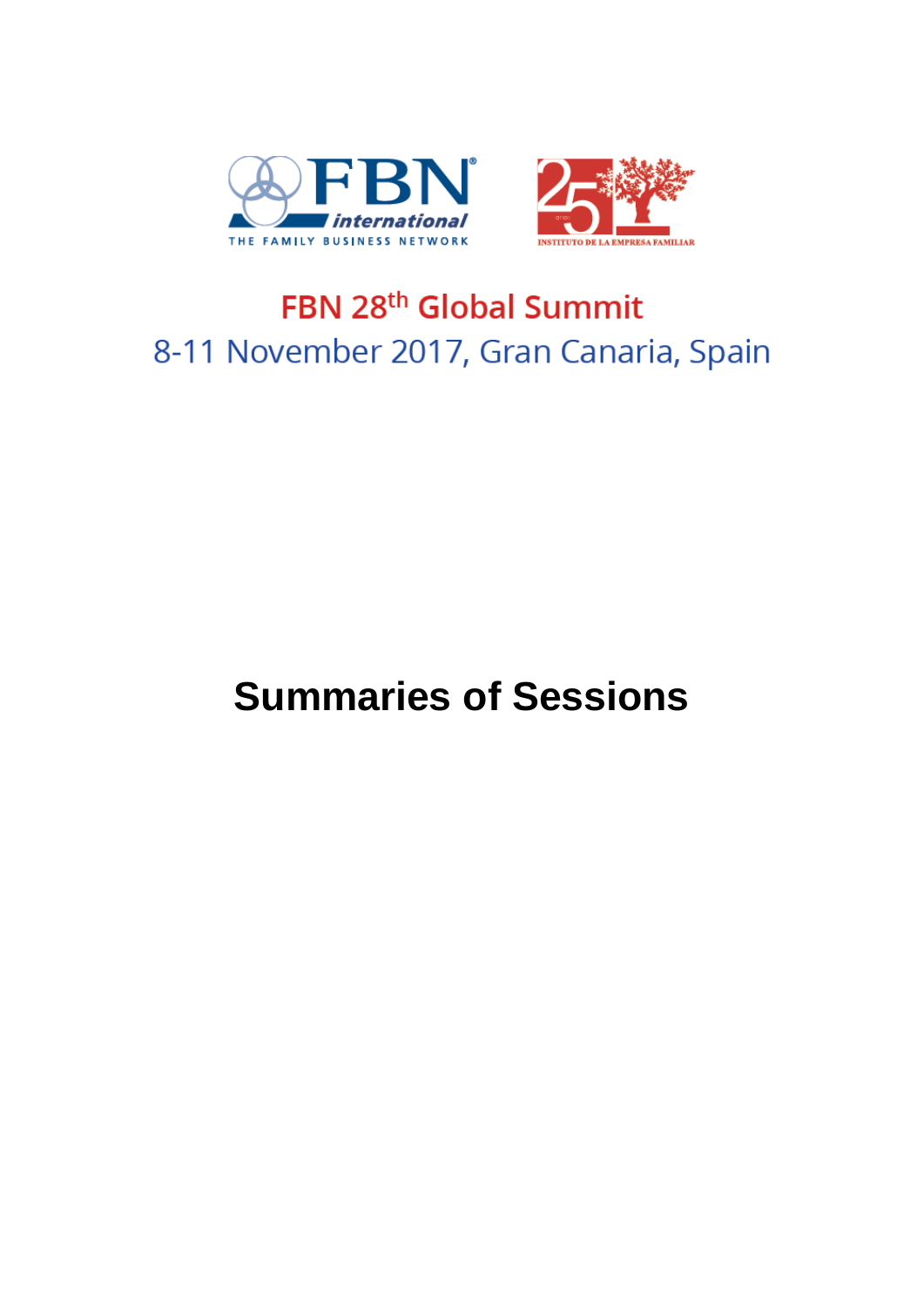



## *'The positive impact of Family Business: Responsibility, Resilience, Regeneration'*

From 8 to 11 November 2017, the 28th FBN Global Summit celebrated and explored '**the positive impact of family business**' in Gran Canaria, Spain, just 100 km from the west coast of Africa and at a distance of about 1,100 km from the Iberian Peninsula. This collection of summaries captures some key ideas from the plenary and case study sessions. The positive impact of family business is clearly seen in the Summit's three subthemes: Responsibility, Resilience and Regeneration.

#### **Responsibility**

Family businesses understand that corporate activities should not just minimise harm but also maximise good. Through the Polaris initiative ('*Family Business as a Force for Good*'), business-owning families are change agents: they are taking the lead in opening up the multitrillion-dollar opportunity in climate change.

#### **Resilience**

During the financial difficulties of 2008-2015, family businesses demonstrated that they are the most resilient sector in terms of employment, having been slow to make people redundant and then generating new jobs as conditions improved.

#### **Regeneration**

The values of family businesses, including their long-term vision and commitment to sustainable growth, are key to renewed growth in economies. Long-term thinking is also much-needed for renewal in politics and society.

In addition to the six plenary sessions and 12 case studies, the Global Summit in Gran Canaria featured 10 small groups and 10 sobremesas, each repeated once, facilitating intimate, high level peer-to-peer exchange and remaining confidential to participants. Four Circles also took place as FBN is on a journey of transforming from a network to a learning community:

- FBN Learning Circle
- New Leaders Circle
- Philanthropy Circle
- Polaris Circle

We trust you will find these summaries useful and look forward to welcoming friends and seeing new faces at the next FBN Global Summit in Venice, Italy, from 10 to 13 October 2018.

Please note that the session summaries in this document are confidential and intended for FBN members only.

By Families, For Families, Across Generations, For Successful Enterprises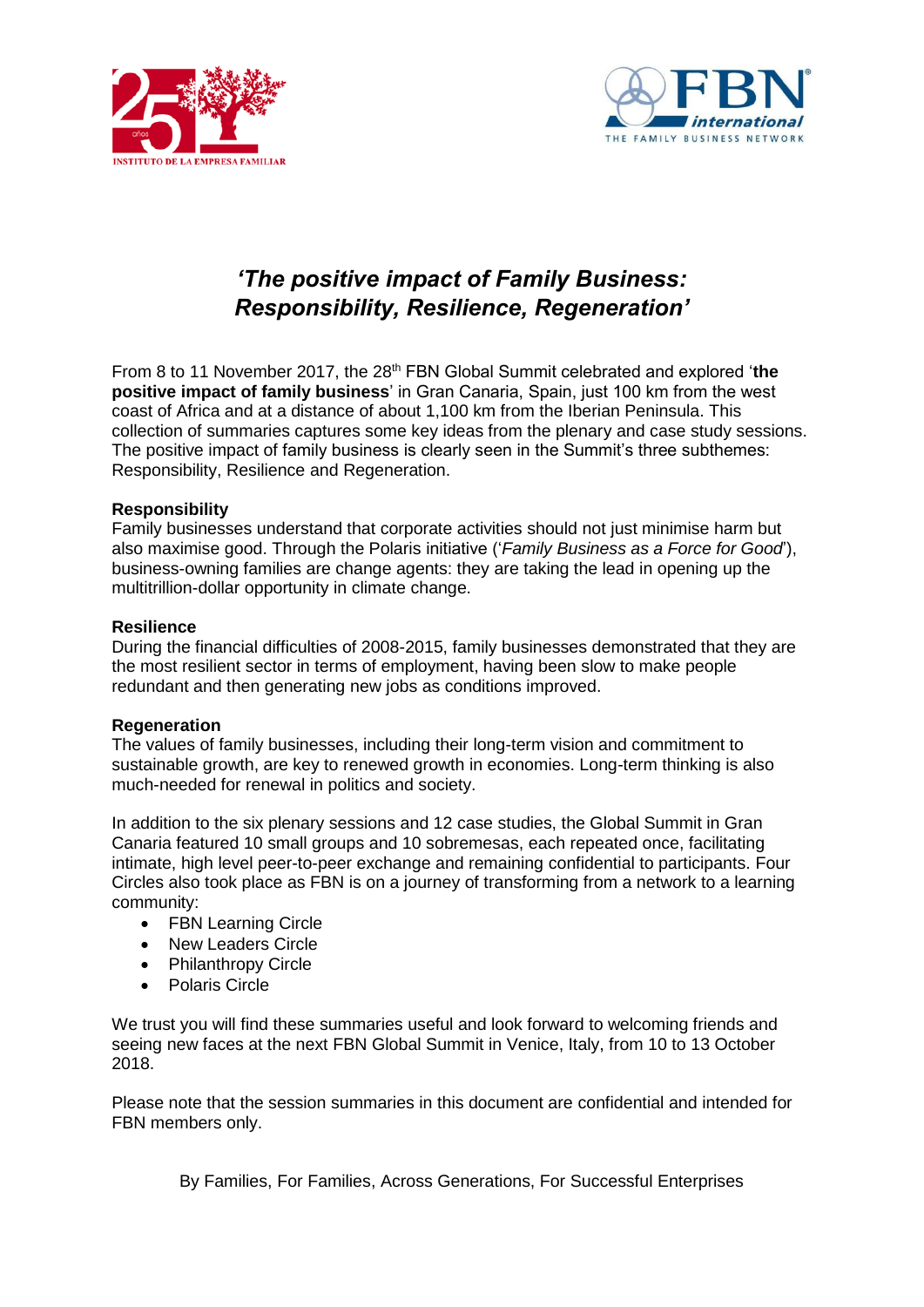



## **Contents**

## Wednesday 8 November session summary

[Family Gravity: a powerful and innovative way to leverage your uniqueness as a family business](#page-3-0) ..................4

## Thursday 9 November session summaries

| Remaining relevant and competitive - adaptation and disruption in the family business context 7      |  |
|------------------------------------------------------------------------------------------------------|--|
|                                                                                                      |  |
|                                                                                                      |  |
|                                                                                                      |  |
| Structuring governance and engaging the next generation in a global company with over 2,000 family   |  |
|                                                                                                      |  |
| A rollercoaster ride through family business upheavals to entrepreneurship: my personal story13      |  |
|                                                                                                      |  |
| Why we can't wait: the role of family businesses and the imperatives to act now on climate change 15 |  |

## Friday 10 November session summaries

| Regeneration at its core: CEO transition at a global leader in plasma-derived medicine 17 |  |
|-------------------------------------------------------------------------------------------|--|
|                                                                                           |  |
|                                                                                           |  |
|                                                                                           |  |
|                                                                                           |  |
|                                                                                           |  |
|                                                                                           |  |
|                                                                                           |  |
|                                                                                           |  |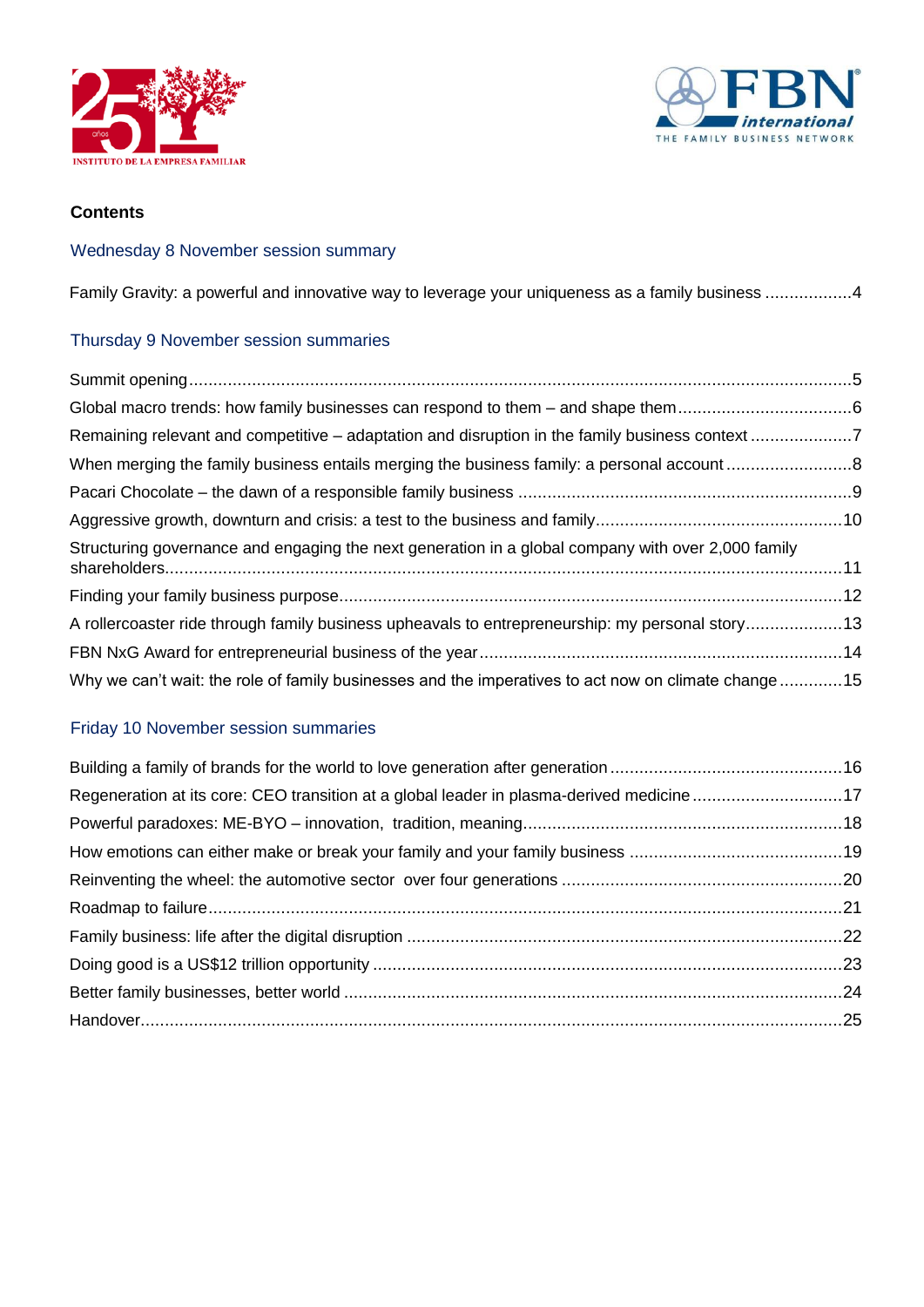<span id="page-3-0"></span>**Claudio Fernández-Aráoz**, Egon Zehnder



Wednesday 8 November

## **Key Points**

• The extended 'family gravity' model explains the uniqueness of a family business and traces success to people, DNA and structure.

\_\_\_\_\_\_\_\_\_\_\_\_\_\_\_\_\_\_\_\_\_\_\_\_\_\_\_\_\_\_\_\_\_\_\_\_\_\_\_\_\_\_\_\_\_\_\_\_\_\_\_\_\_\_\_\_\_\_\_\_\_\_\_\_\_\_\_\_\_\_\_\_\_\_\_\_\_\_\_\_\_\_\_

- The connection between 'family gravity' and success is clear. Flourishing family businesses score highly on the new 'gravity index', whereas fading families have a much lower score.
- Family businesses can improve their gravity score by developing family leaders who are identified by potential and not only by their current performance, competence or past experience.

## **Synopsis**

What attracts non-family executives to stay at family businesses? One answer is that they are caught in a 'gravitational field' that keeps drawing them closer. This 'family gravity' traces to three components: **people** (perhaps a single person, and not more than three people, who are at the gravitational centre). **DNA** (the values matrix of the business and family) and **structure** (which promotes effective governance, family involvement in the business and cohesion among family members).

Family gravity can be measured by a 'gravity index', which is being developed by Egon Zehnder and FBN and will be presented at future workshops across the network. Broadly, the index identifies four gravity types:

| <b>Gravity type</b>         | <b>Gravity index</b><br>(out of 100) | <b>Comment</b>                                      |
|-----------------------------|--------------------------------------|-----------------------------------------------------|
| Flourishing family business | c.80                                 | High scores on all components of the index          |
| 'Business first' families   | c.70                                 | High scores generally, but weaker on 'values'       |
| <b>Emotional leaders</b>    | c.60                                 | High scores on 'people' but weaker on 'structures'  |
| <b>Fading families</b>      | c.40                                 | Particularly weak on 'values' and 'NxG development' |

A key strategy for improving the gravity index, which is clearly connected to ongoing business success, is to identify, direct and develop the potential of the Next Generation (NxG) to become great family leaders.

How can these leaders be identified? In the past, the focus was on measuring **current** performance in a list of competencies such as results orientation, strategic orientation, team leadership, change leadership, market understanding, inclusiveness, and collaboration and influence. But it would, in fact, be more useful to identify **potential**.

How can such forecasts be made? By assessing the four elements of potential: curiosity, determination, insight and engagement against specific roles. If any family member scores highly on these elements, then there's an opportunity to develop them as a leader for those roles.

It follows that important challenges for business families are to diagnose their current level of 'gravity', identify their gravity type, and then seek to strengthen both their gravity and performance by focusing on:

- **people**: particularly looking at their forecasted levels of performance, not just current levels
- **DNA**: remembering the special contributions that **family executives** can make, who have an edge when it comes to the internalisation of the values of the family and business
- **structure**: renewing the commitment to effective family/business governance, with an involved and cohesive family

In summary, a tremendous 'win' in families could be taking a closer look at their NxG; moving from a static genogram to a dynamic gravity system, business-owning families can assess their potential and help them become the great family leaders that they were always meant to be.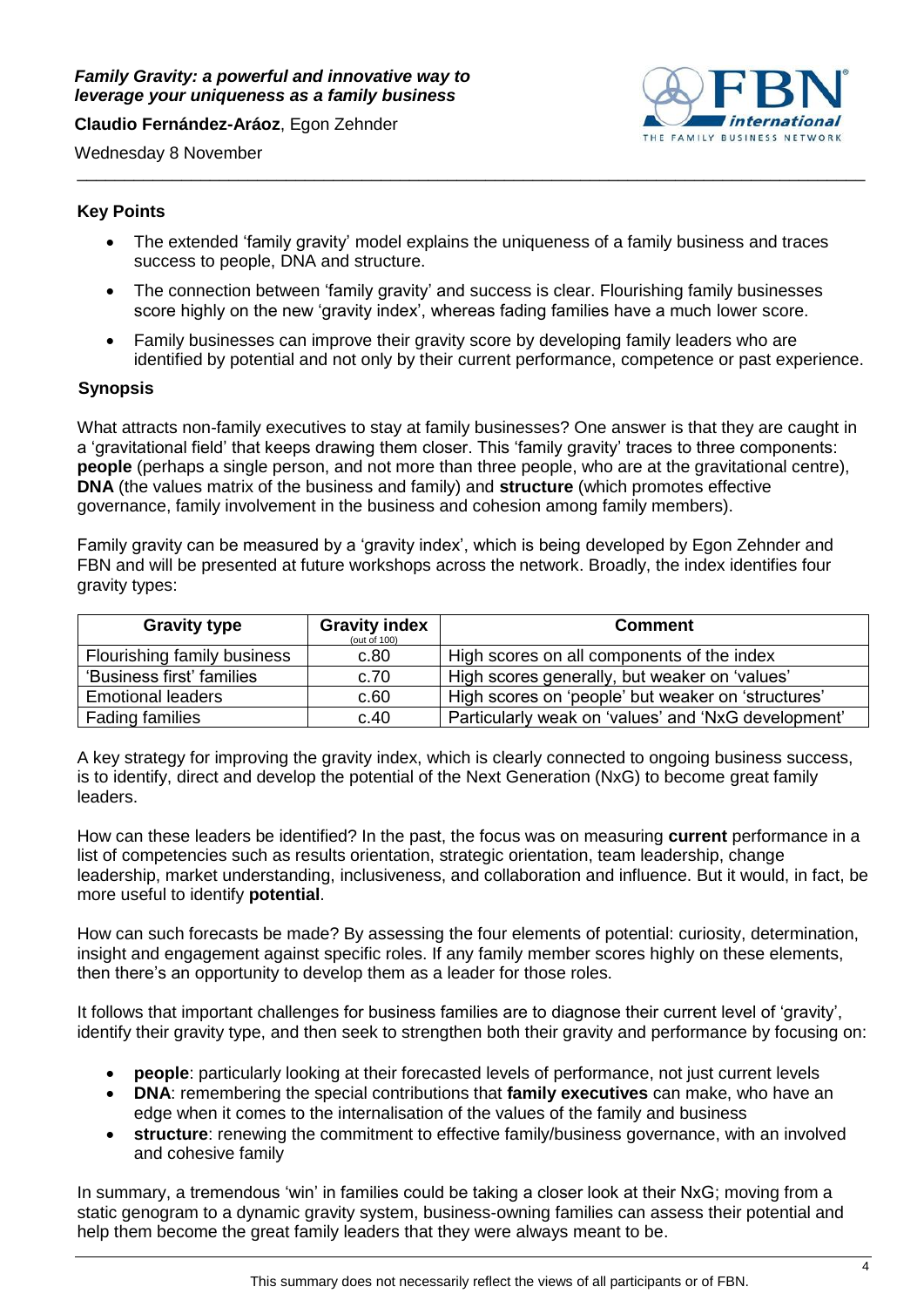## <span id="page-4-0"></span>*Summit opening*

**Karl-Erivan W. Haub**, Chairman of FBN International **Belén Villalonga** (emcee), Stern School of Business **Philip Mackeown** (emcee), Musgrave, Ireland (5<sup>th</sup> generation) Andrea Pinto, Pinto Holding, Ecuador (2<sup>nd</sup> generation) **Ignacio Osborne Cólogan**, Osborne, Spain (6<sup>th</sup> generation)



#### Thursday 9 November \_\_\_\_\_\_\_\_\_\_\_\_\_\_\_\_\_\_\_\_\_\_\_\_\_\_\_\_\_\_\_\_\_\_\_\_\_\_\_\_\_\_\_\_\_\_\_\_\_\_\_\_\_\_\_\_\_\_\_\_\_\_\_\_\_\_\_\_\_\_\_\_\_\_\_\_\_\_\_\_\_

#### **Key Points**

- This 28th Global Summit is all about the positive impact of family businesses. It's a time to reflect on the programme's three subthemes: Responsibility, Resilience and Regeneration.
- FBN is a truly global organisation and is transforming into a learning community.
- Be a Polaris champion and join others who are determined to be a force for good.

## **Synopsis**

Family businesses are in the best position to make a positive, sustainable impact. The FBN Pledge for A Sustainable Future promotes a culture of responsibility, resilience and regeneration: responsibility especially to non-family stakeholders, resilience in the face of an increasingly challenging world, and regeneration in the forms and processes family businesses must take to regenerate themselves.

FBN is a truly global organisation. This FBN Global Summit unites 460 participants from more than 40 countries. First-timers make up 35% of those present, and the NxG comprise 25%. The vitality of the network is evident as it regenerates itself. Yet some countries still do not have a Member Association so have little contact with other family businesses. FBN provides members with a way to connect, to share, to learn from each other. Its scope is apparent in the 31 Member Associations covering 65 countries, with over 3,400 business-owning families and 11,000 individual members who organise 750 activities each year. Some Member Associations are celebrating anniversaries, including Bulgaria (10 years), Italy (20 years) and Spain (25 years). New chapters continue to be formed, such as China, who emerged from FBN Asia to form its own Member Association, Greece, Levant and Luxembourg.

Polaris is a holistic framework that can guide family businesses through a journey to become more sustainable in their cultural, social, environmental and economic dimensions. Our planet is in our care but is suffering. Polaris provides family businesses with a way to deliver on the FBN Pledge, using its tools to join the journey, make headway on their aims and measure their own progress. It helps families turn their pledge into real action.

Everyone can make an impact, starting by making small changes. For example our oceans are filled with toxic plastic, so everyone should think about reducing plastic waste. One way is to use the green reusable water bottle distributed to all Summit participants. It's one small symbol of the simple changes that can be made collectively to save the environment and make a difference. Each individual can commit to adopting actions for sustainable living in their families as well as in their businesses.

Polaris is evolving from a movement of passionate members championing family business as a force for good, to a platform for learning, innovation and collaboration with like-minded partners. It is a force that helps businesses innovate, take concrete steps to do good and gain advantages. Indeed, sustainability is a long-term investment that will produce returns. Being at the core of the economy, family businesses have the opportunity and even the responsibility to make significant positive change. So help spread the word about Polaris, and become a champion as well as a force for good.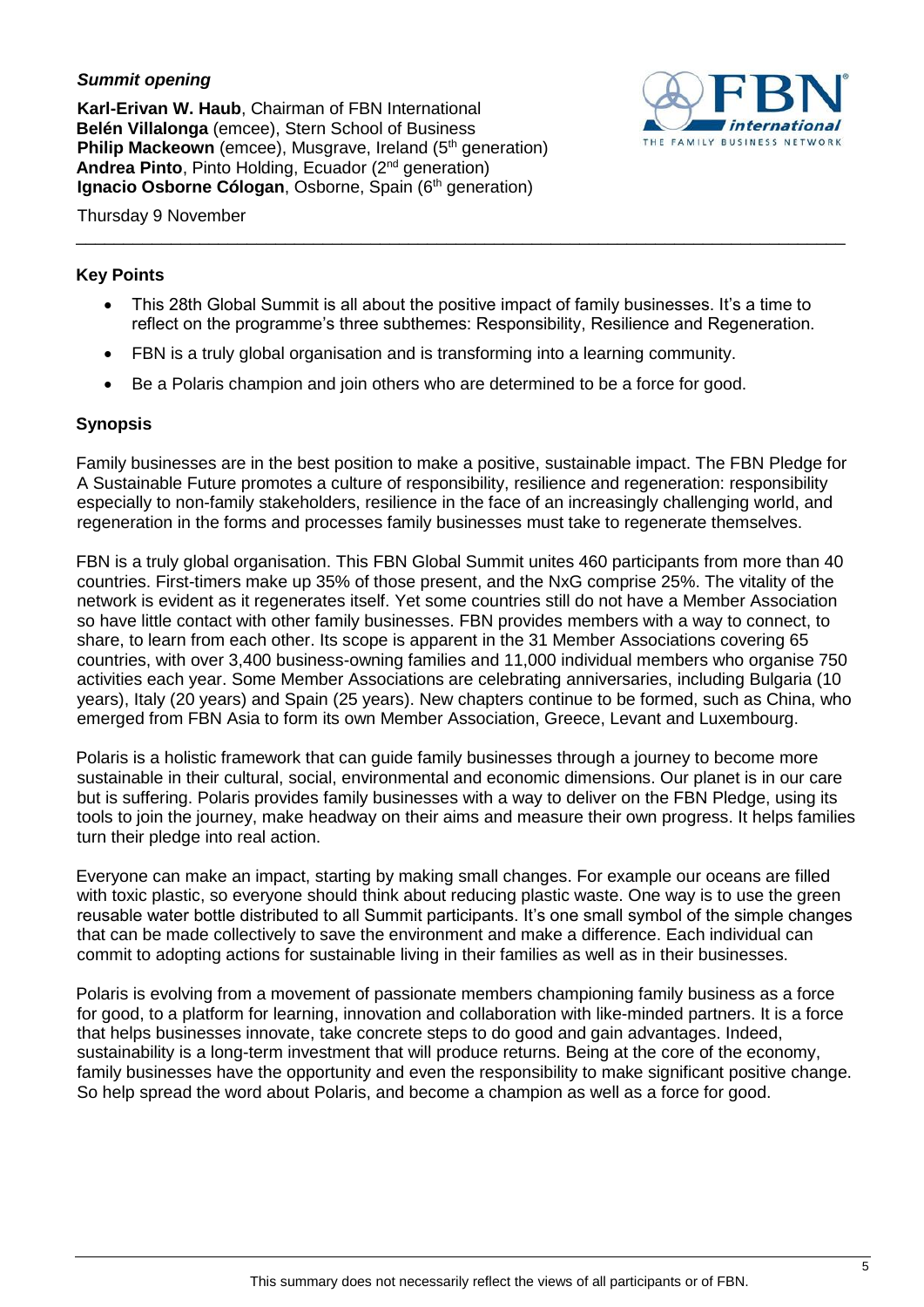#### <span id="page-5-0"></span>*Global macro trends: how family businesses can respond to them – and shape them*

**José Manuel Entrecanales**, ACCIONA, Spain (3rd generation)

<span id="page-5-1"></span>

Thursday 9 November

## **Key Points**

- Global megatrends are currently determined by 3-4 'nasty' factors.
- Family businesses are the only entities able to actually do something about these trends, because they are global, have ideas and, most importantly, are capable of execution.
- Family businesses can be SMART, focusing on sustainability, mitigation, adaptation, resilience and transformation.

## **Synopsis**

Family businesses have the awkward and difficult challenge of balancing business necessities with moral obligations and ethics, and putting all the elements together to find something that meets personal goals and allows individual achievement. What's more, this must be done in an environment currently governed by global megatrends that are determined by a few nasty factors. They are climate change, population growth and resource depletion.

Atmospheric  $CO<sub>2</sub>$  concentration has increased, affecting temperatures and forcing climate change. The acidity of oceans is a situation headed for disaster. We humans have used up over 60% of our maximum level of 450 parts per million of  $CO<sub>2</sub>$  concentration. Climate change will affect every aspect of our lives. The rapid recent increase in human population is also cause for concern. The world will reach an estimated 10 billion people between 2060 and 2070. Urbanisation is expanding; 60% of inhabitants will be living in cities. These concentrations will make life in urban areas miserable, as attested by commuting times, which in Latin America, for example, have reached an average of over 3.5 hours. Resource depletion, for instance of the forests, minerals and potable water, is also a major challenge. In addition, the wealth gap within countries is growing, even if, thankfully, globally the gap is decreasing. The problem, though, is that everyone knows what everyone else has, which is encouraging envy and migration, another megatrend. So what can family business do about all of this?

In fact, family businesses are the only agents of change able to actually do something about these trends, because they are global, have ideas and, most importantly, are capable of execution. Other social agents are capable of affecting these trends, but they don't have the execution capacity: governments have influence but only in their own regions; non-governmental organisations lack the capacity to be makers of change; academia offers ideas and may have global reach but that community doesn't have the power to execute.

Corporations have all the ingredients: global reach, ideas and innovative capacity and, above all, the ability to execute. In particular, family firms operate with a long-term vision, are more socially conscious and by definition are transgenerational and intergenerational. Family businesses thus have a huge responsibility, but also a great opportunity to solve these problems.

Family businesses have the chance to be SMART, to focus on sustainability, mitigation, adaptation, resilience and transformation. But this is not CSR (corporate social responsibility). It's about making this focus a part of all business activities, placing it at its core. It's about finding the opportunities while realising profits. The opportunities can be found, for example, in the UN sustainable development goals. They are the great needs of the world, which can translate into great demands and fantastic business prospects.

Family business members must decide whether to dedicate their lives to the company or to other goals and interests. But despite the difficulties and risks, when deciding between a personal life and a professional future, the right decision is to belong to the family and the business to safeguard the value of the company and of the 'tribe', because continuing the effort is worthwhile.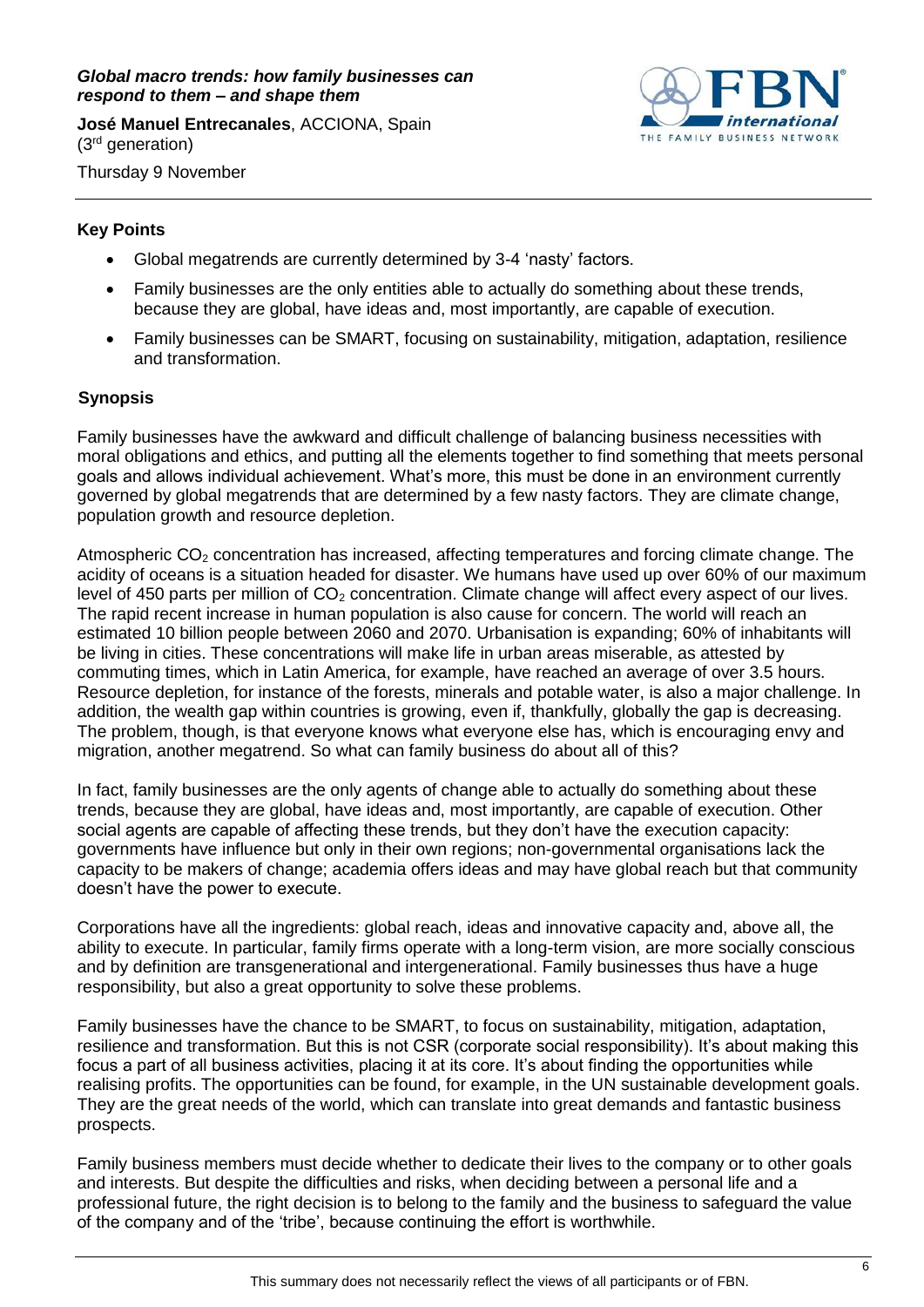<span id="page-6-0"></span>**Heinrich Liechtenstein**, IESE Business School **Valerie Mars**, Mars, Inc., USA (4<sup>th</sup> generation)



Thursday 9 November

#### **Key Points**

• Faced with ongoing global disruption, family businesses need to look at their assets and ask if they are the best owners of them.

\_\_\_\_\_\_\_\_\_\_\_\_\_\_\_\_\_\_\_\_\_\_\_\_\_\_\_\_\_\_\_\_\_\_\_\_\_\_\_\_\_\_\_\_\_\_\_\_\_\_\_\_\_\_\_\_\_\_\_\_\_\_\_\_\_\_\_\_\_\_\_\_\_\_\_\_\_\_\_\_\_\_\_

- In the *Sturm und Drang* of change, the family itself is the key consideration for the business.
- Constant learning is important, but integrating it requires a plan.
- Staying connected as a family should come from the heart rather than from a desire to be successful.
- As well as growing the business, pruning the family tree is another key for resilience.

#### **Synopsis**

Faced with ongoing disruption in the world, family businesses need to look at their assets and ask if they're the best owner of them. Waiting is no longer an option, as today's businesses will change or may even disappear. Asking hard questions with a certain distance are crucial for resilience, because business assets are ultimately not family assets.

Moreover, in the *Sturm und Drang* of change, the family itself is the key consideration for the business, especially if the firm becomes detrimental to the family's health and well-being. Assessing the financial situation and evaluating portfolios can help determine if owners are destroying value. In fact, the key question becomes whether the business is ahead of the curve, creating value and not just maintaining it. A good Board with external members advising the family is of course vital, as is the family's own Board, which can serve as a 'mirror' for self-reflection and consideration. Finally, a decision to sell must be made before the business starts declining; family businesses often hold onto assets too long.

The sign of a healthy family business is one that grows more quickly than the standard rate, which helps to avoid uncomfortable conversations about the business and the risk that families will sell in a trough rather than at a peak. Ensuring a clear-eyed vision and performing proper SWOT analyses can help to let go and not prejudge bad circumstances. Being diversified, and having a thread or business that survives difficult moments, are also helpful.

Because change is constant, sufficient time and energy put behind life-long learning will build resilience. In fact, the plan for doing so is as important as the content. Parents now get together to decide on what learning for the NxG should mean. Formalising plans could include using a common vocabulary for the family about the business and its concepts, and standardising metrics. The NxG also must get in the seat sooner; they need to have 'skin in the game' and the freedom to run things. They like to work together as a group, doing it on their own territory and without parents. Moreover, they don't see barriers that the older generations saw. Letting go is hard for the older generation (they shouldn't pass their baggage on to the NxGs).

As interest in the business could wane over time, it's ultimately the education of the heart, not the mind, that establishes the reason for the family's continuing existence. Some may say tradition and heritage matter – '*blood is thicker than water*' – but when families truly like each other, it can be very different. It's so much more than the attitude of, '*hey, we're all together, let's take a nice photo*'.

Just as the heart is a central force, being relevant and competitive can also mean being conscious of 'pruning' the family tree. While natural occurrences can diminish a family's size, its gravitas is more about ownership. As a 'big pot', it's to a greater degree a trust and is not owned by one person. Members are entrusted to be a force for good, and to hand on to the NxG. Different mechanisms can help achieve this; central is having one pot, which becomes ever stronger over time, even over centuries.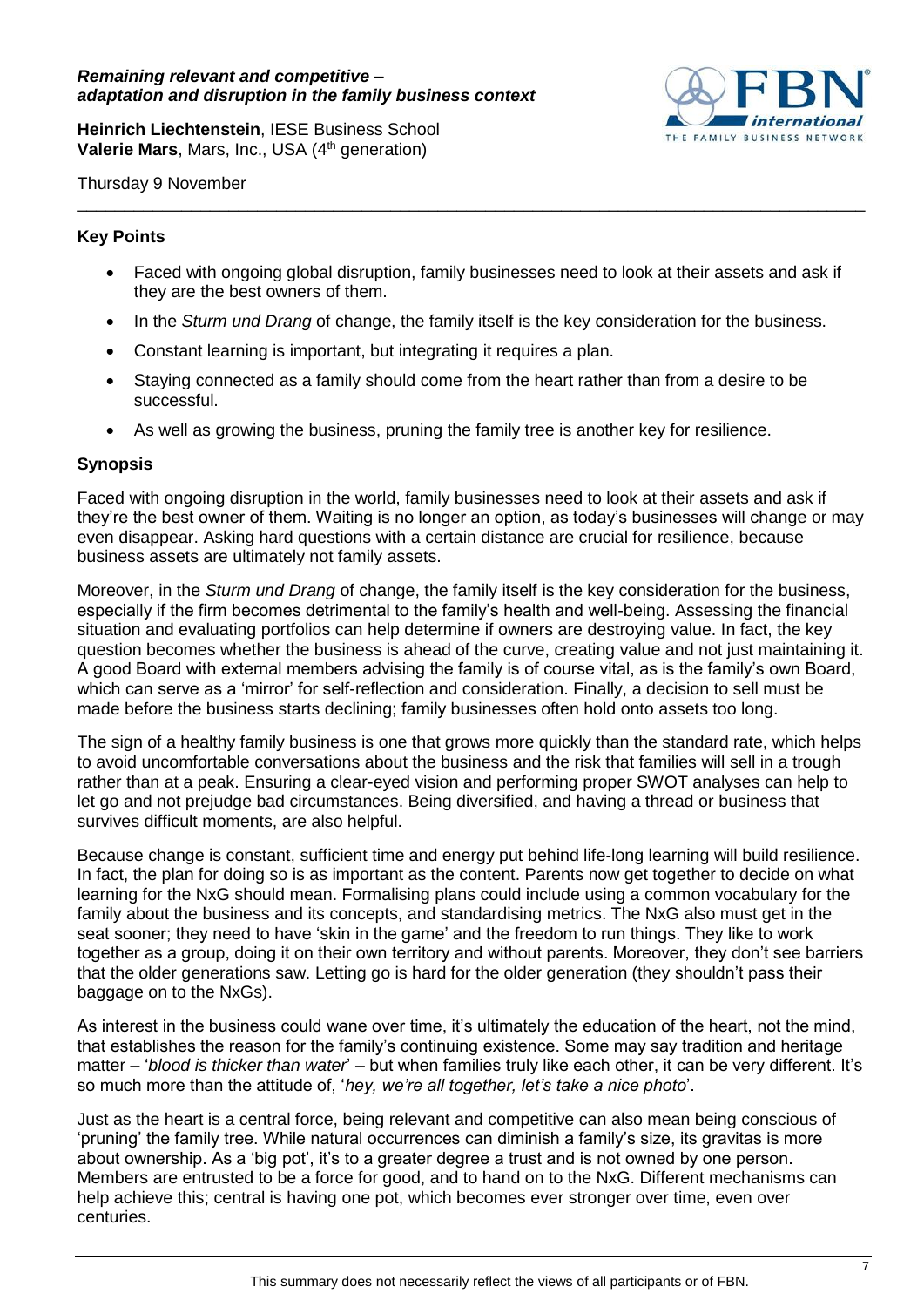#### <span id="page-7-0"></span>*When merging the family business entails merging the business family: a personal account*

**Philippe Haspeslagh**, Ardo, Belgium (2<sup>nd</sup> generation)



Moderator: Christine Blondel

Thursday 9 November \_\_\_\_\_\_\_\_\_\_\_\_\_\_\_\_\_\_\_\_\_\_\_\_\_\_\_\_\_\_\_\_\_\_\_\_\_\_\_\_\_\_\_\_\_\_\_\_\_\_\_\_\_\_\_\_\_\_\_\_\_\_\_\_\_\_\_\_\_\_\_\_\_\_\_\_\_\_\_\_\_\_\_

## **Key Points**

- Particular issues face a family business that is looking to merge with another company even if that company is owned by another branch of the same family.
- Merger discussions are likely to bring to the surface deep-seated dissatisfactions that have been kept hidden by family members in the interest of maintaining a show of family harmony.
- It's better to tackle conflict, and manage it, than to avoid it. Ultimately, a successful merger can result in family shareholders coming nearer to their goals and aspirations.

## **Synopsis**

A merger of two companies is always challenging, not least because of the likely differences in vision and values between the two sets of owners, and because of cultural differences in management. But what about the merger of two companies that are owned by different branches of the same family?

On the positive side, greater similarity in vision and values is possible in this situation, as well as an underlying appreciation of common roots. The creation of a new, larger entity can improve competitiveness in global markets.

Yet at least four issues are associated with merging family businesses. One is 'myth of family harmony', which runs along the lines of '*we're so happy together and a major change will spoil things*'. In fact, it's rare for everyone's needs to be fully satisfied in a family situation, and quite possible that some people feel keen to make changes (such as cash out or exit the business) but have kept their desires hidden. The discussions about a merger will bring such desires into the open, apparently shattering harmony. The advice is '*don't be a hostage to family harmony*', to quote the title of an article in 2005 by George Kohlrieser.

A second issue pertains to the roles that will be open to the NxG. Many family businesses have strict criteria for the entry of NxG (university education, external experience, etc.) while others see jobs for any and every NxG as a basic function of a family business. This is a genuine deal-breaker; it would be better to call off a merger than to try to fudge this issue.

A third issue is whether the NxG will be forever shackled by the terms of the merger and its Shareholder Agreement (SA). One option is, at the time of the merger, to agree on a SA with a fixed 10-year term. After the 10 years, the generation in power will be free to completely revise the foundation on which the merger has been based, re-examining areas such as overall vision, risk level, dividend policy and scope of operations.

A final issue, a conceptual one, is whether it is more helpful for family shareholders to think of a merger in terms of bringing together two companies (= '*what's in the best interests of the two businesses?*') or bringing together family shareholders (= '*what's in our best interests as individual family shareholders?*'). The second of these options is a very useful way of thinking; the merger in the case study was conceived as a merger of seven family shareholders, each with their own goals and aspirations.

Overall, despite the particular issues associated with merging family businesses, the case shows that they can add major value. Even the conflicts associated with the merger can result in positive effects. '*The best way to approach conflict is not to avoid it but to manage it.*' Conflicts can cause some wounds but, just as scars are the basis of stronger tissues, so resolved conflicts are the basis of stronger relationships and better mutual understanding.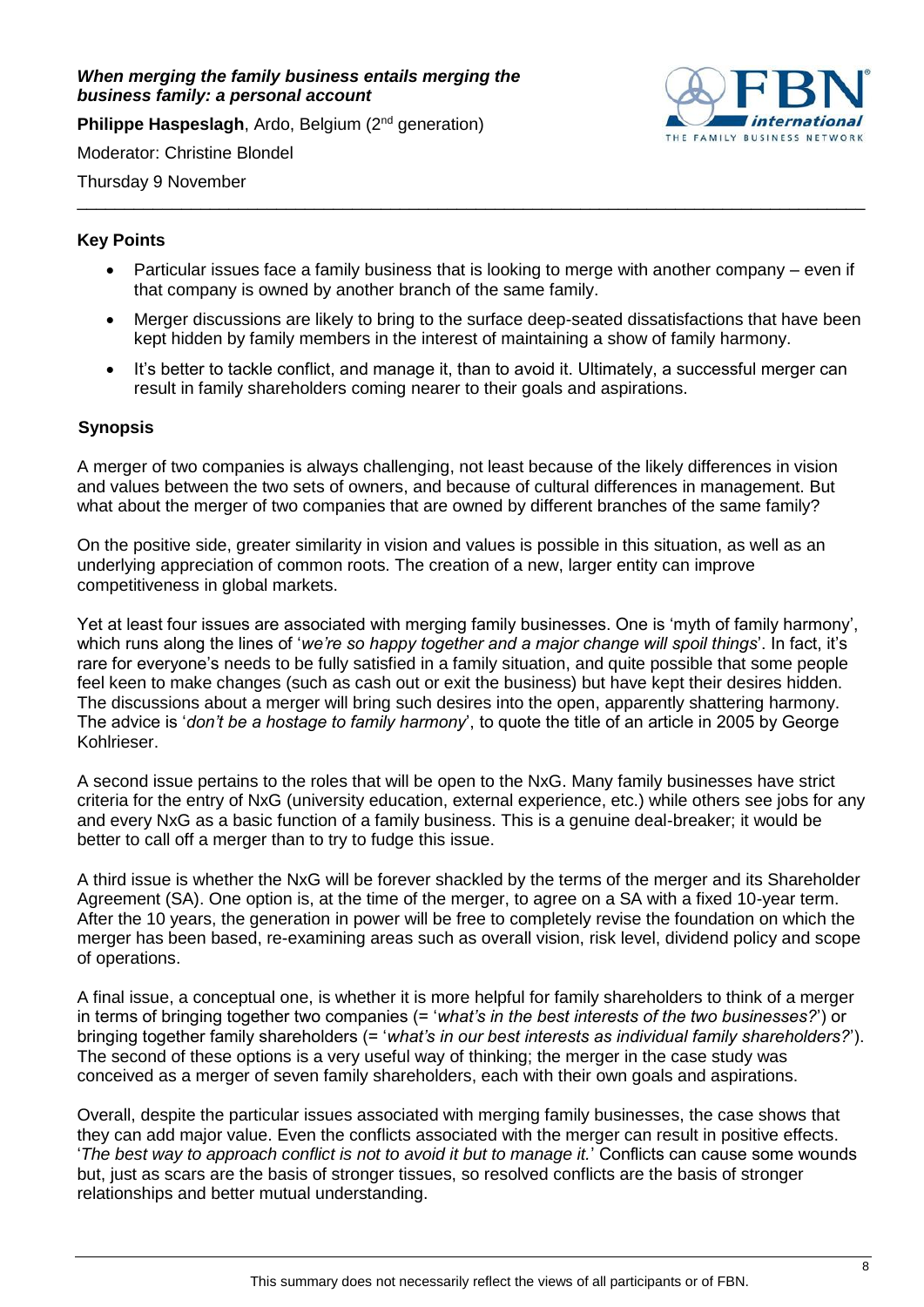<span id="page-8-0"></span>*Pacari Chocolate – the dawn of a responsible family business*

**Carla Barboto**, Pacari Chocolate, Ecuador (1<sup>st</sup> generation) **Santiago Peralta**, Pacari Chocolate, Ecuador (2<sup>nd</sup> generation)



Moderator: Lucia Arteta Durini

Thursday 9 November

## **Key Points**

- Company owners as individuals can build successful businesses by following personal convictions and accepting responsibility.
- It's all about responsibility: taking responsibility for all aspects of the enterprise.
- Leave nothing to chance; even choosing a company name and logo can make a difference, show responsibility and reinforce values.
- Family businesses are particularly well suited to generate sustainable and responsible businesses if they have well defined values, live them and pass them on to their company.

## **Synopsis**

The individuals who create a company can and should take responsibility for what they do and how they affect their community, as they base their businesses practices in sustainability and personal conviction. Whether or not they have a family business background or family to show them the way, experience or even the funds to start the enterprise, owners with a purpose can create something that makes them feel good about themselves and that will drive accomplishment. A good idea, hard work and enthusiasm, along with concern for the environment and employee welfare are the ingredients of a recipe for success.

Responsibility is all-important when operating a business, including taking responsibility for company values. Food is our human medicine. So anyone in the food business who thinks about sustainable practices should offer products produced without the use of chemical fertilisers, pesticides or other artificial chemicals, although that may not be the standard farming method today. Taking full responsibility for the product, knowing its primary characteristics as well as its side effects is a necessity in order to have 'no regrets'. The attitude must be, '*We sell food that you will eat so I will be responsible for that*.'

Getting involved in the entire supply chain, from the very beginning at the seed or pod level to the very end including packaging and transport, is needed for a holistic, ecological and ethical approach to farming. That involves being aware and accepting the risk and responsibility that go hand in hand with changing conventional practices, even at the most basic level. Pay farmers more for their hard work and dedication, for their knowledge of the plants and harvesting expertise, and the quality of the product will increase. That quality will bring about greater revenues and profits, but that's not the main reason to pay employees well – it's to do things properly. The owner in return receives knowledge, but also increased dedication, loyalty and trust. The result is a 'holistic' relationship between everyone who makes up the company, as well as with nature.

A product's name and logo reflect the business' values. They can reveal respect for workers, land, nature and sustainable business practices, whatever is at the root of the company. Thinking through these aspects means nothing is left to chance. Obtaining certain certifications, such as Demeter (achieving biodynamic status), B-Corp (meeting rigorous standards of social and environmental performance, accountability and transparency) or SPP (showing respect for the authentic, democratic, self-managing organisations of small producers) makes the corporate philosophy visible. It can help to reinforce and maintain company values. Plus doing things responsibly is good and profitable business.

It all boils down to responsible business grounded in strong convictions and values, resilience and patience. There is nothing more effective at inspiring others than a business that practises what it preaches – if sustainability is part of a company's leitmotif and how it operates, people will follow and the market will listen.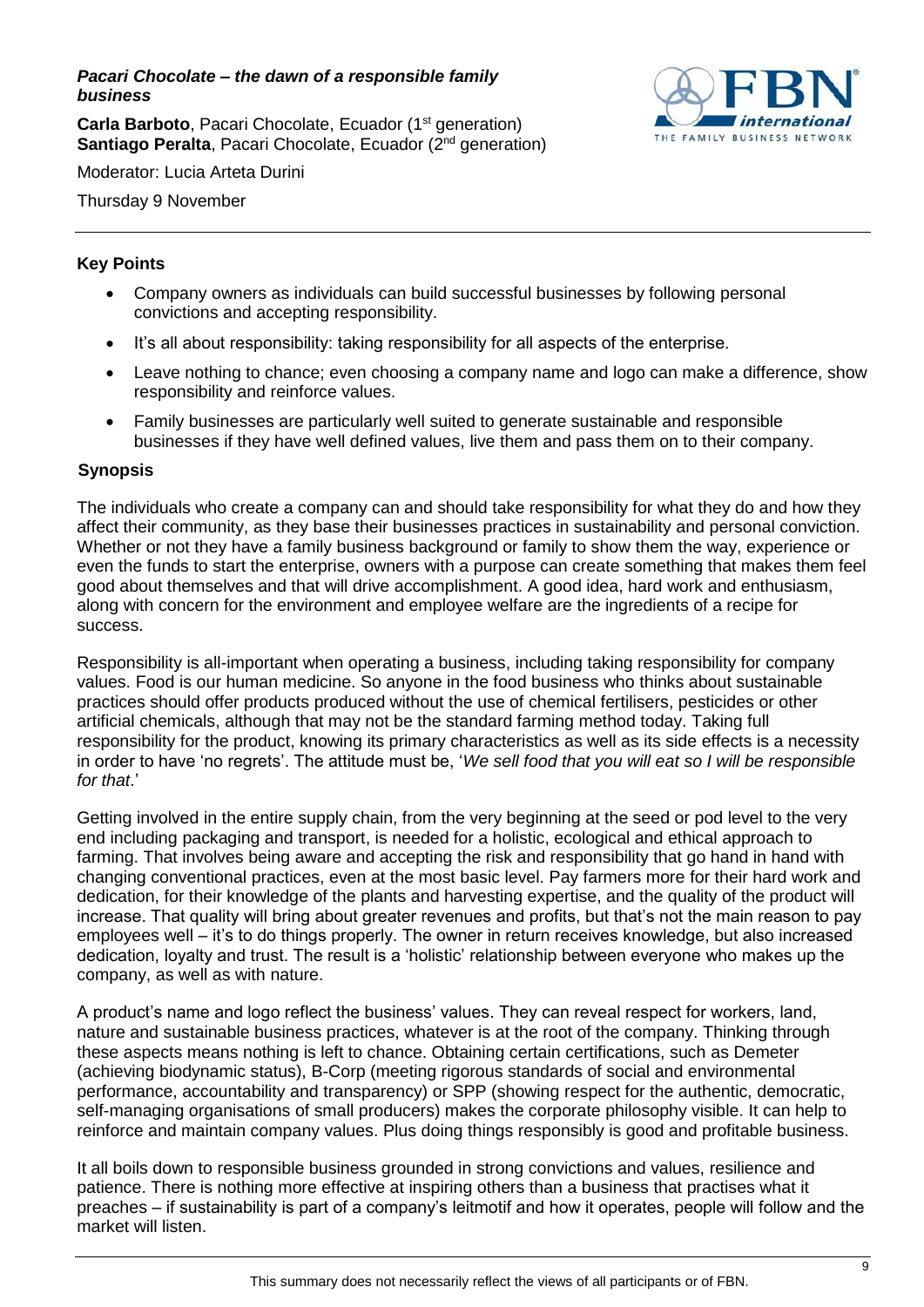#### <span id="page-9-0"></span>*Aggressive growth, downturn and crisis: a test to the business and family*



Antonia Nacht, Nacht family, Brazil (3<sup>rd</sup> generation) **Cristian Nacht**, Mills Estruturas e Servicos de Engenharia SA, Brazil  $(2<sup>nd</sup>$  generation) **Francisca Nacht**, Mills Estruturas e Servicos de Engenharia SA, Brazil (3rd generation) **Tomas Nacht**, Nacht family, Brazil (3<sup>rd</sup> generation) Moderator: Helena F. McDonnell

## Thursday 9 November

## **Key Points**

- Deal directly and consequentially with the dynamics of a crisis.
- Trust non-family members and parties, and add strong family governance to corporate governance to mitigate risks.
- Search out 'strategic sweet spots' and diversify.
- Talk about taboos to help lift the veil that shrouds transparency.

## **Synopsis**

A crisis can be the start of a revolution for a family business to become more resilient. 'Never let a good crisis go to waste', said Winston Churchill about the good and bad of a crisis. Getting involved with the revolution can mean coming out stronger. A fundamental approach to resilience includes several actions:

**Deal with crisis dynamics**. The Chinese word for 'crisis', composed of two signs signifying 'danger' and 'opportunity', is highly symbolic of how businesses can look at resilience. Opportunity was plentiful for a Brazilian family business, founded in 1952 and one of the country's largest specialty engineering service companies (participating in the construction of Brasilia and the Itaipu project). It suffered in 2013 onwards during the crisis of deficits, inflation and growing unemployment. Like many others, this business did not see the fall coming, and was saddled with an asset-heavy balance sheet from big investments in equipment. Huge losses led to internal housecleaning, with one-third of employees let go. The company took three steps demonstrating resilience of the business: 1) changing the Board's composition, making it younger, more strategic and more focused on financial strengths, along with upping the skill level; 2) reducing the number of branches; and 3) focusing on cash – cash discipline, receivables, selling idle assets – and on the long term while keeping an eye on short-term prospects.

**Trust non-family members and parties**. Accepting that blood is not a prerequisite for good partnerships makes it possible to 'professionalise' and add value to the business.

**Add strong family governance to corporate governance**. Family businesses can add value by getting organised. It requires understanding one's place in the structure, getting to know extended family better and going to Board meetings. Information flow is crucial, as is transparency about money and its impact on taxes and testaments. Organising builds resilience: for example, a Family Owners Council can undertake hard, complex decisions; a Family Council can cover soft issues such as cohesion and communication, and a Family Assembly should deal with shareholders, spouses and kids. It all helps in learning how to respect each other and how to disagree.

**Search out 'strategic sweet spots'**. Consider growth vs dilution: could dilution of family ownership be an opportunity? Or, what about a capital increase? Other considerations are the amount of individual freedom, and the rational vs emotional aspects of many issues: how should the two dimensions work together? Being aware of what is an emotion and what is a fact helps, as could bringing emotions back into a discussion at the end of a process.

**Diversify to keep the crown on the cash**. Diversification can make the business more resilient, and a diversified business is more assured of having access to cash in trying times.

**Talk about taboos**. Openly discussing what is often suppressed will make things more transparent. 'The scariest monsters are the ones under the bed': the burdens of being an heir, death, challenges, differences in competence – these and more are critical to air out. And, understand that it isn't about *if*  you pass away, but *when* you do.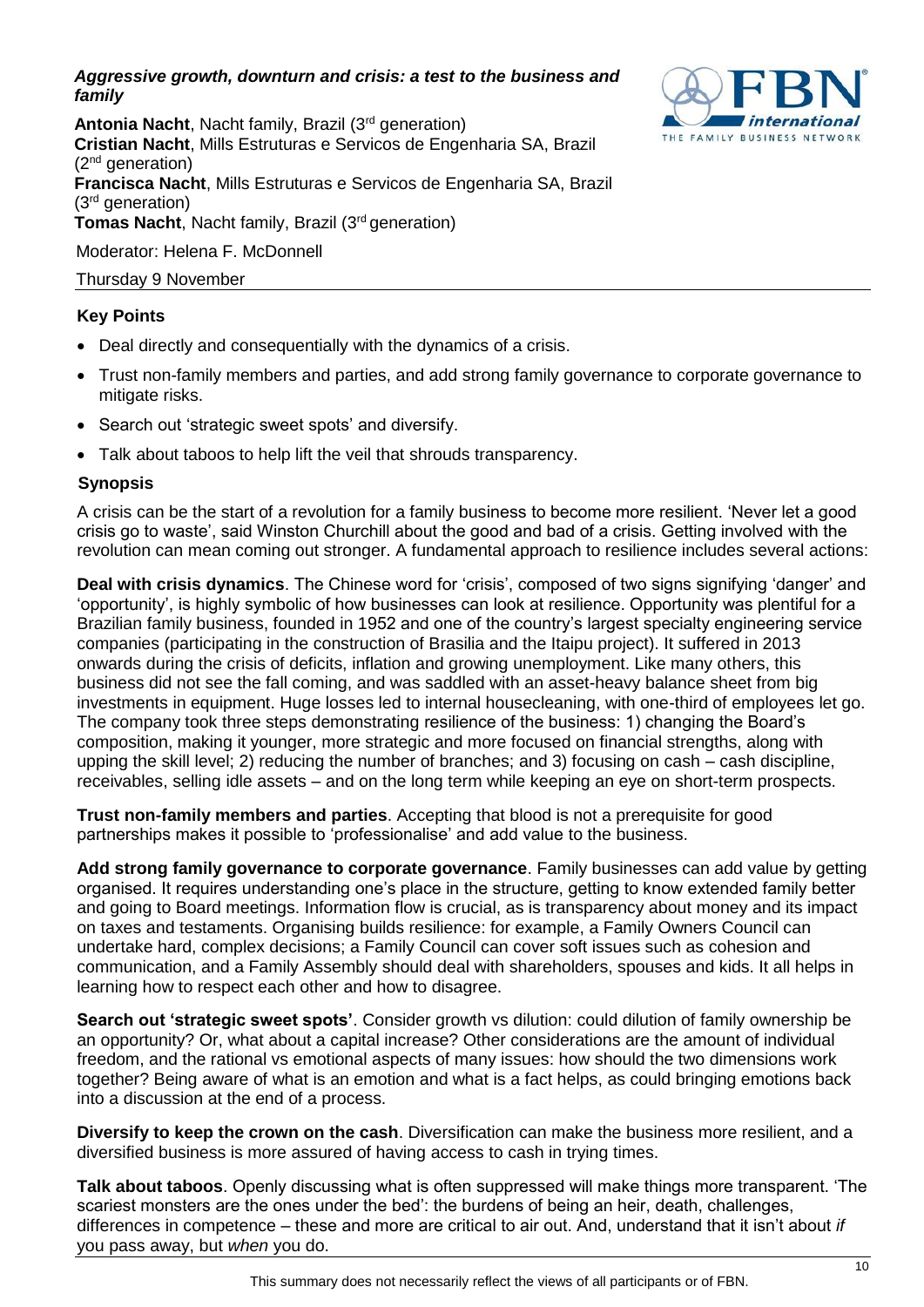<span id="page-10-0"></span>*Structuring governance and engaging the next generation in a global company with over 2,000 family shareholders*

**Jean-Pierre Delwart**, Solvay, Belgium (4<sup>th</sup> generation) **Savina de Limon Triest, Solvay, Belgium (6th generation)**  THE FAMILY BUSINESS NETWORK

Moderator: Christine Blondel

Thursday 9 November

## **Key Points**

- Emotions are key to engaging family shareholders in the family business, including the next generation of owners.
- These emotions can be strengthened by the effective operation of structures, such as a Family Owners' Council and a Next Generation Council.
- The positive consequences of engaged shareholders include a willingness, when necessary, to put money back into the company when more capital is needed.

#### **Synopsis**

How can a family business keep successive generations engaged in the family business despite their increasing remoteness from its day-to-day operations? The answer partly depends on the **emotions** felt by shareholders: their emotional engagement with the business, and their attachment to 'affectio societatis' (solidarity and mutuality between family shareholders).

Strengthening such emotions is possible – even in cases with a very large number of shareholders – through **structures**, **people**, **projects** and **technologies**.

**Structures** can include a Family Owners' Council that oversees the information flow between the shareholders and business. It can also organise activities to reinforce cohesion, such as Family Days held on company premises with interaction with non-family executives, or events that reflect the particular interests of the founders of the family business (chemistry, science, innovation, etc.). Another useful structure is a Next Generation Council, which can have its own charter and can organise activities aimed at NxG personal development and stimulation of entrepreneurship.

Some **people** take a personal choice to be engaged and active shareholders, rather than passively waiting for the annual dividend. These are the type of people who volunteer to work in the structures and put themselves forward for elections to Council positions. Many do it without pay, as a form of service to others. Active shareholders have every right to feel proud of their contribution to the vitality of the family shareholder group.

**Projects** can be aimed at particular age groups. An example would be a campaign that encourages family members to pass on the habit of responsible ownership as soon as they can, by gifting at least one of their shares to each of their children when they reach 18 years of age. The campaign might take the form of cartoons, leaflets or other persuasive communications.

**Technologies** such as secure intranets, Facebook groups or Instagram accounts are also ways to engage shareholders. Some business families have succeeded in connecting over 1,000 family members through the Trusted Family platform.

So it **is** possible to maintain a large group of family shareholders who are very committed to the business – even to the extent that they are willing to participate in a major capital raise, and reinvest many years' worth of dividends back into their company. Such commitment represents a significant competitive advantage for family businesses that want to sustain family success over generations.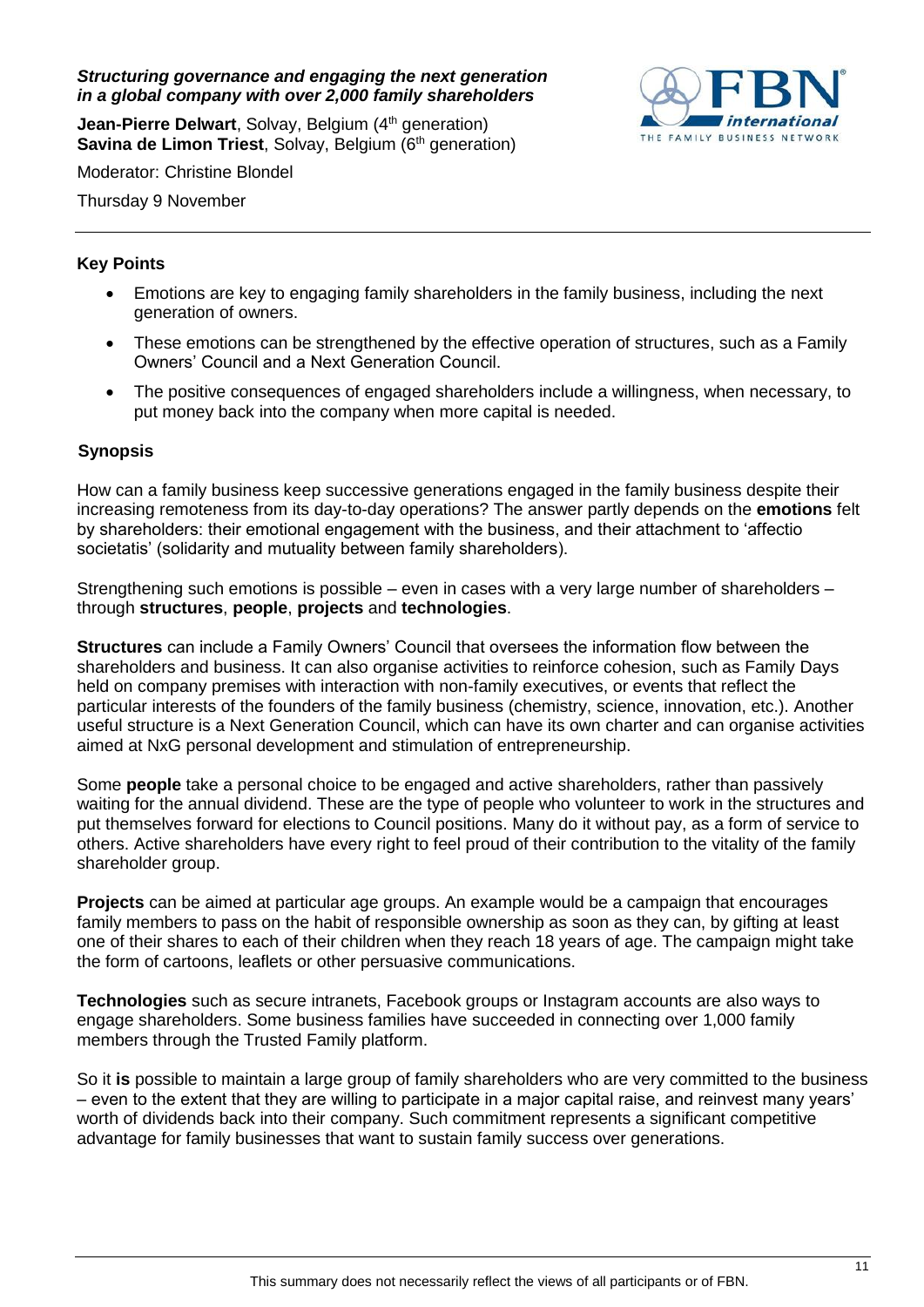<span id="page-11-0"></span>*Finding your family business purpose* **James Perry, COOK, United Kingdom (1st generation)** 

Moderator: Elizabeth Bagger



Thursday 9 November

## **Key Points**

• A core purpose helps to define a business. But that purpose can take time and patience to elucidate.

\_\_\_\_\_\_\_\_\_\_\_\_\_\_\_\_\_\_\_\_\_\_\_\_\_\_\_\_\_\_\_\_\_\_\_\_\_\_\_\_\_\_\_\_\_\_\_\_\_\_\_\_\_\_\_\_\_\_\_\_\_\_\_\_\_\_\_\_\_\_\_\_\_\_\_\_\_\_\_\_\_\_\_

- Finding the family business purpose is a bit like archaeology. The purpose is already there, waiting to be uncovered, but it takes mining and sifting to expose it.
- Even family businesses that have a lot of experience can benefit from stating their purpose clearly and expressing it through their activities.
- Once the purpose and a way to communicate it have been found, the commercial strategy will follow.

## **Synopsis**

The reasons for creating a business can be multiple but defining its core purpose can take time and requires patience. Values, whether they be financial sustainability, highest quality, caring, or other principles and standards, can appear as the business grows but the core purpose is already embedded in it and needs to be discovered.

Finding the family business purpose is a bit like archaeology. The purpose is already there, waiting to be uncovered, but it takes mining and sifting to expose it. And that purpose may be found by looking outside the core business activity. It may not be about a company product or service at all. It could be spiritual, such as 'nourishing relationships'. That particular purpose would then mean that the sum of all the values and reasons for maintaining the business would revolve around fostering relationships, through customers, through business and society, through staff, through family, indeed throughout the entire value chain.

Even family businesses that have already been through myriad experiences, that may have started with a simple idea and grown remarkably or experienced rapid growth and gone through difficult times, need to stop and ask themselves why they are doing what they are doing. Sometimes it takes reaching the enviable point of having a clean, efficient commercial base to really be able to think about, verbalise and communicate the business purpose. But every business can benefit from being able to state its purpose clearly and expressing it through its activities.

Finding the family business purpose involves a dialogue with the whole company, through every team leader, until it is specified concretely. The book, *Start With Why* by Simon Sinek, is a good way to get the conversation going. It's a good idea to ask the senior leadership team to read it. It helps engage everyone to answer the question of why.

Once the purpose and a way to communicate it have been found, and that purpose has been put at the heart of the company, the commercial strategy will follow. That purpose becomes a fantastic tool to build competitive advantage, as when suppliers become interested in having a good relationship with a particular company because of its stated purpose. The purpose can affect staff behaviour as well. Those who identify with it do not come to work just to get paid. They come to work to do what they want to do because they are committed to the business. They can use their job to be the change they seek in the world. The purpose then has even greater commercial value because the talent wants to stay.

Finding a personal purpose as an individual is also important. Growing up in a family with a business, with parents with strong values, offers the opportunity to share something deeply. That's a great place to start looking for purpose, bringing it into the family environment and exploring it as a group. That experience can then be transferred to the business.

'*Our responsibility is to our purpose. The big win is living our purpose with integrity*.'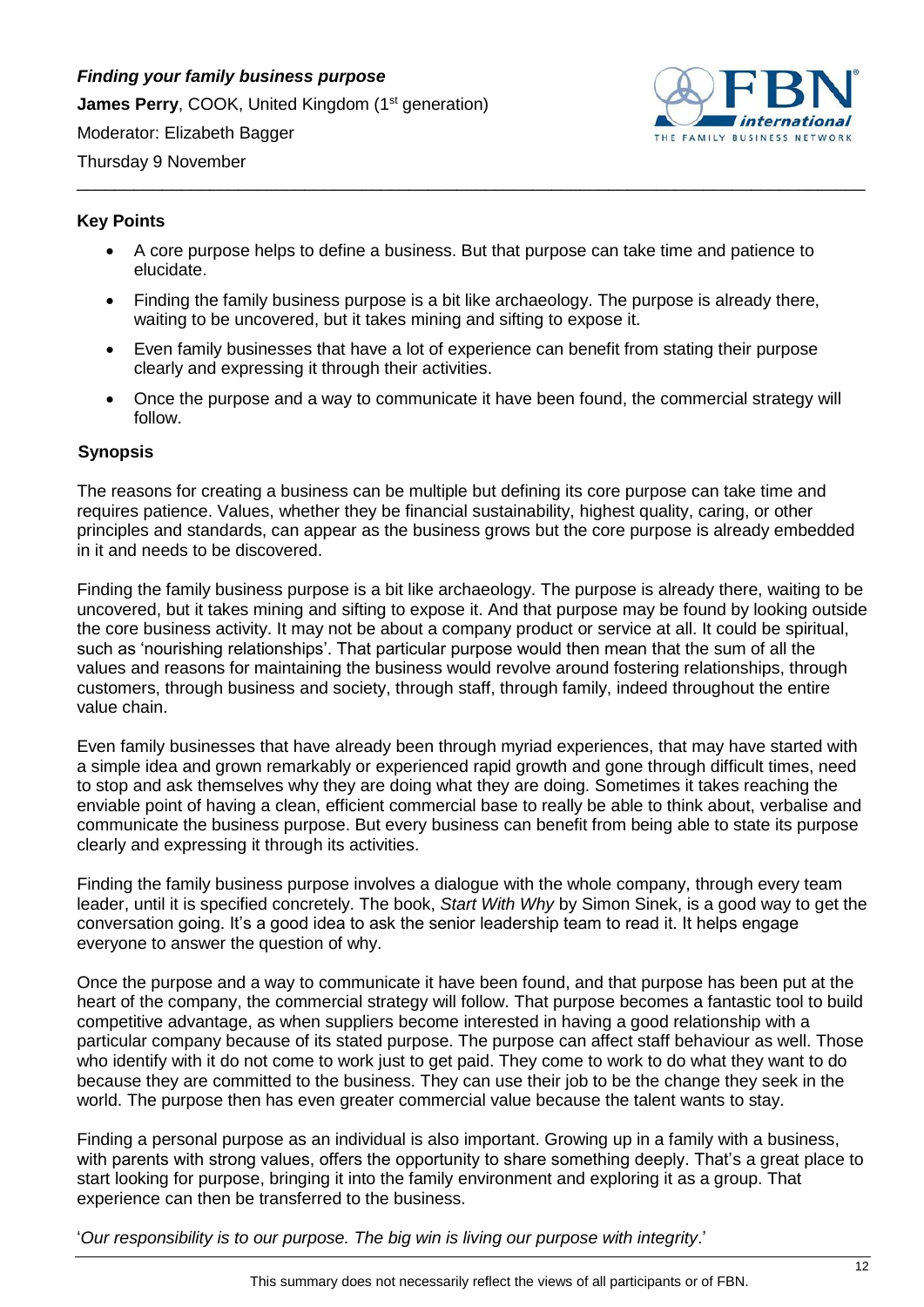#### <span id="page-12-0"></span>*A rollercoaster ride through family business upheavals to entrepreneurship: my personal story*

**Risto Väyrynen**, Leipomo Väyrynen, Finland (4<sup>th</sup> generation)

THE FAMILY RUSINESS NETWORK

Moderator: Alexis du Roy

Thursday 9 November

## **Key Points**

- The most interesting stories about resilience are often related to a crisis, not a success.
- Plans for succession or starting another business can rapidly deteriorate; things are not always black and white.
- When it appears nothing can go wrong, something just may; both corporate and family governance are thus critical.
- In a crisis, taking control is about aligning one's values and turning the page.

Sourdough, a living organism transferred through generations from one batch of baker's dough to the next, is as much a key ingredient for bread as it is a symbol of a family business's story of resilience. Defined formally as the ability to recover and rebound, resilience is often tied to success stories, but stories that aren't about success are often more interesting.

Plans for any business or undertaking can rapidly change and even deteriorate: things are not always black and white. Becoming the CEO of the family's large baking business seemed like a logical career step for a fourth-generation family member. In fact, besides a leading position producing hamburger buns, the company began to look at securing an environmental positioning as the world's first largescale, zero-carbon bakery business. At the same time, plans to assume another position, that of chief executive officer of the father-in-law's boutique investment management business, were put on hold because the succession plan became unclear. In addition, the bold greenfield bakery project was sold to a pension fund which, as a potential partner, required a doubling in the size of the factory and assumption of control of the Board. However, the partner suddenly decided to withdraw, leading to disagreements and demonstrating that a loss of trust can quickly lead to a collapse '*like a house of cards*'. The business model was ultimately flawed. '*Everyone has a plan until they get punched in the face*', the boxer Mike Tyson once said.

Through it all, family and corporate governance are critical. Ploughing through adversity is often about coming to terms with an unknown situation – '*life is what happens to you while you're busy making other plans*', said the singer-songwriter John Lennon – and if it appears nothing can go wrong, something just may. In fact, a lack of contingency planning and proper risk analysis demonstrated that what may have looked good on the surface was not so great underneath. Corporate governance in this situation might have helped to guide business interests and development elsewhere.

Taking back control becomes about aligning values and turning the page. Consulting family members as well as outside experts, networks and, importantly, peers within FBN is part of resilience. Contacts with the network led to the creation of the New Leaders Circles, where it has been noted that people's attitude can help them be effective in any situation, especially in identifying things to be done and how to control one's life. Engaging in hobbies (such as cycling and climbing) helps, as does becoming reenergised through initiatives. Examples include developing the Fund Purpose Project, an inclusive investment platform dedicated to the United Nations Sustainable Development Goals, or founding a database for bakeries, and starting another bakery business. Continuing the tradition, the bakery uses the same sourdough started by the family in 1908!

The key learning from this fascinating journey is that something positive always comes out of sadness and sorrow.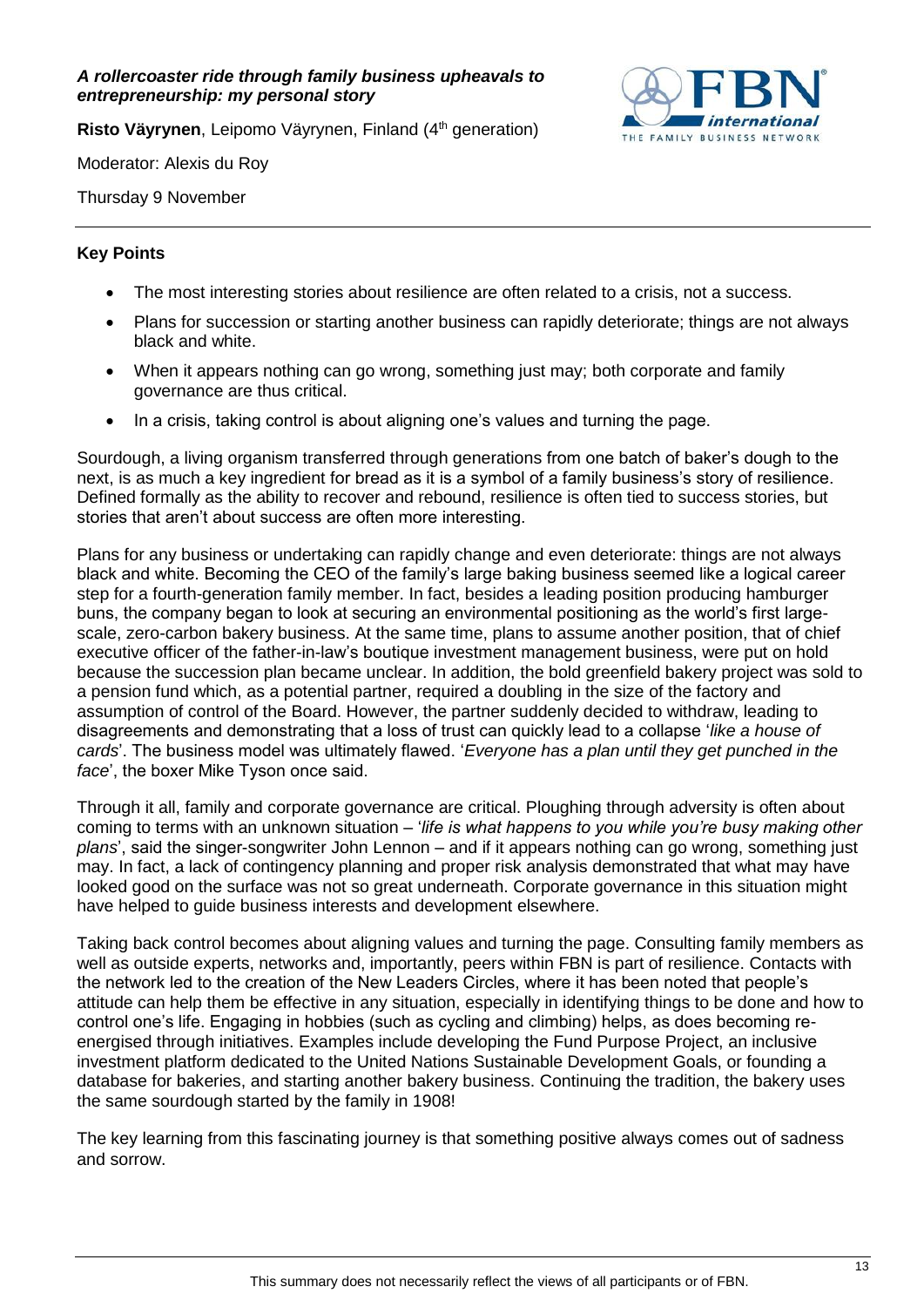## <span id="page-13-0"></span>*FBN NxG Award for entrepreneurial business of the year*

**Ricardo Pineda Vila**, Patrimonio Casa Grande, Colombia  $(4<sup>th</sup>$  generation) **Noora Keskievari**, Leipomo Salonen Oy, Finland (4<sup>th</sup> generation) **Bruno Leone Jimenez**, Servigroup SA, Ecuador (2<sup>nd</sup> generation)



Moderators: Dominique Otten-Pappas and Heinrich Liechtenstein

Thursday 9 November

## **Key Points**

- The three finalists for this year's FBN NxG Award are entrepreneurial start-ups based in Colombia and Finland, plus an intrapreneurial project based in Ecuador.
- IESE Business School, which is FBN's 2017 academic partner of choice, will provide valuable learning opportunities to all three finalists, and especially to the winner.
- NxG entrepreneurs and intrapreneurs can apply for next year's Award via nxg@fbn-i.org.

#### **Synopsis**

The FBN NxG Award was created in 2009 to champion young family business members who initiate entrepreneurial or intrapreneurial projects. The Award fosters a community of young NxG entrepreneurs within the global network. In 2017 three enterprises reached the final:

**EduEMPLEA** (co-founded by Ricardo Pineda Vila) increases productivity/competitiveness through tailormade vocational training that intentionally integrates teachers, students and companies.

**OneMind Dogs** (co-founded by Noora Keskievari) offers a dog training method that is easy, efficient and fun. It is a scalable business because dog owners learn online and are supported by a coach network.

**Janec Pelagic Plant** (run by Bruno Leone Jimenez) boosts the efficiency of processing pelagic fish such as sardines. Initially a project of the family business that went bankrupt in 2015, the pelagic plant has been re-designed for added-value products such as HGT (fish with no head, no guts and no tail).

The jury of the Award look for quality of the project; ability to renew/perpetuate the family business; sustainability and impact on society; level of innovation; and personal vision, enthusiasm and perseverance. During the session, a special vote of thanks went to the jury for their hard work.

Thanks to this year's partner, IESE Business School, all finalists will receive three coaching sessions from IESE professors, a free seat at the IESE MBA Family Business Conference and access to the IESE Entrepreneurship Platform, as well as their free pass for the 2017 FBN Global Summit. In addition, the winner will receive a free seat at the two-day IESE Global Family Séjour.

The winner was **Ricardo Pineda Vila**, whose business was much praised for its scope of operations. In 26 months the company has trained over 10,000 students from over 60 companies and achieved a 90% project repurchase rate. It is planning to expand from Colombia/Ecuador to the rest of Latin America.

Ricardo commented that learning how to present his company using the English language rather than his native Spanish was also a very valuable experience – so the reward is also in the process. His advice to other entrepreneurs is to develop the trait of curiosity; he tries to read a book every two weeks to gain new ideas and learn about the experiences of others. He feels that his most valuable mistake was when he hired a teacher who turned out to be unsuitable for a particular client. He had to switch to a teacher with more pedagogical empathy and the client appreciated how the situation was managed.

Other advice from the finalists included '*trust your passion*'; '*make it a goal each day to stay happy even when you're really busy*'; '*a business plan is important but the reality of the market is more vital*'; and '*be quick to share leadership with a person who'll be better than you at certain tasks*'.

NxG entrepreneurs or intrapreneurs are encouraged to apply for the 2018 Award via [nxg@fbn-i.org.](mailto:nxg@fbn-i.org)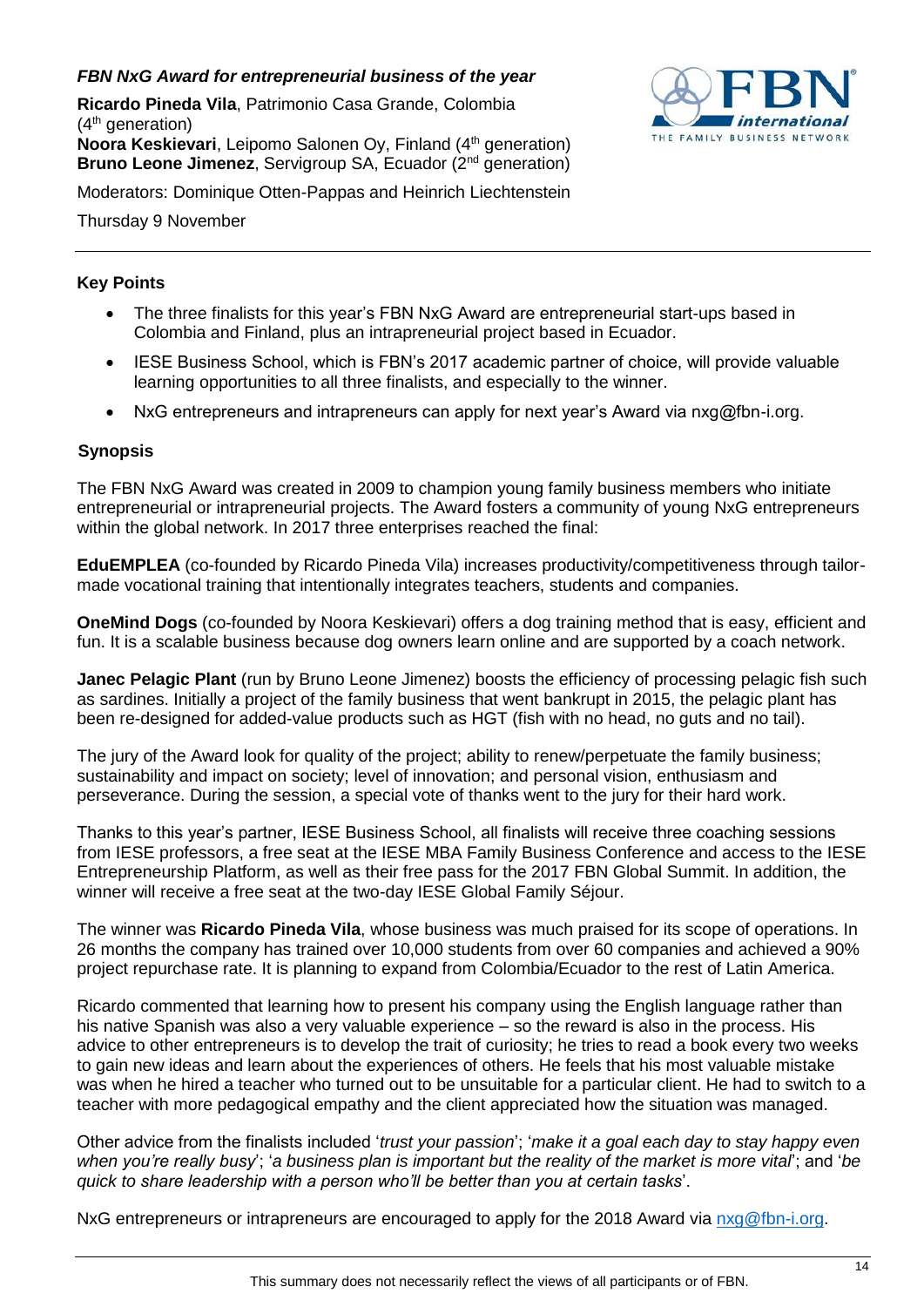#### <span id="page-14-0"></span>*Why we can't wait: the role of family businesses and the imperatives to act now on climate change*

**Christiana Figueres**, Global Covenant of Mayors for Climate and Energy **Simon Torres**, Contempo, Colombia (2<sup>nd</sup> generation) Thursday 9 November



## **Key Points**

- Family businesses that adopt Polaris are better, stronger, more innovative.
- Our planet is suffering but solutions are at hand and there is hope at the end of the tunnel.
- The deepest transformation ever seen is happening because of the exponential nature of the disruption caused by moving from fossil fuels to renewable, clean and limitless energy sources.

## **Synopsis**

Polaris has evolved from a framework to deliver on the FBN Pledge to a movement of passionate members championing family business as a force for good, to a platform for learning, innovation and collaboration with like-minded partners. The family businesses that have adopted it are better, stronger, more innovative. They know that doing good is not charity, it makes good business sense.

Despite being in our care, our planet is suffering. Humans are dumping 110 million tons of manmade global warming pollution into the atmosphere every 24 hours. The climate system is warming. This affects humans, plants, animals, our entire ecosystem. Climate-related catastrophes, such as hurricanes, are increasing. Destructive droughts and water shortages are common, in southern Brazil and elsewhere, while flooding has occurred in Tamil Nadu, India, and Miami, Florida. Climate change is also a medical emergency. The Zika virus is spreading, as are other diseases. And estimates suggest 50% of all land-based species are at risk of extinction in this century.

But solutions are at hand. Wind energy delivers 16 times the electricity it was predicted to provide in 2010. Globally, wind could supply more electricity than needed, 40 times over. Solar installations are increasing, as is the energy storage market. Auto manufacturers are moving to electric vehicles. So things can and are changing for the better.

The deepest transformation ever seen in the global economy is happening because of the exponential nature of the disruption caused by moving from fossil fuels to renewable, clean and limitless energy sources. Seven elements are part of this transformational process, stimulating a more stable world:

1) **Disruption**: Renewable energy is disruptive. Solar costs have decreased 80% in eight years and are now competitive with fossil fuels. Wind and solar energy are also fundamental disruptions as energy sources. And electric utilities are having trouble reinventing themselves.

2) **Devaluation**: Renewables are devaluing the incumbents. Solar is now cheaper than coal in many jurisdictions, including in India.

3) **Dematerialisation**: It used to be necessary to dig up coal and oil or gas, which was in solid, liquid or gas form and needed to be transported far and wide to produce electricity. Wind and solar have completely dematerialised fuels, and they don't need to be transported far any longer.

4) **Decentralisation**: Renewables allow the decentralisation of electricity production. The huge power plants are becoming obsolete. Solar panels can be affixed to any hut. Every building can produce its own electricity, harvest its own water and produce its own food.

5) **Democratisation**: Access to energy is deepening due to solar panels or wind turbines that can be placed in the remotest villages, thus making it the possible to provide electricity to the 1.3 billion people who today still don't have it. The democratisation of energy will help them become stronger economic agents.

6) **Digitalisation**: Renewables are already interconnected through artificial intelligence and other new technologies, so we know where they are needed and can use them more efficiently. These energies will not increase along the same curve as population growth or GDP. We are delinking those curves.

7) **Disentanglement**: Geopolitics used to be linked to fossil fuel supply and demand, with suppliers wielding control. Geopolitics were determined by their transport routes. That has changed because energy no longer needs to be imported. Energy dependence that caused war has changed through energy independence.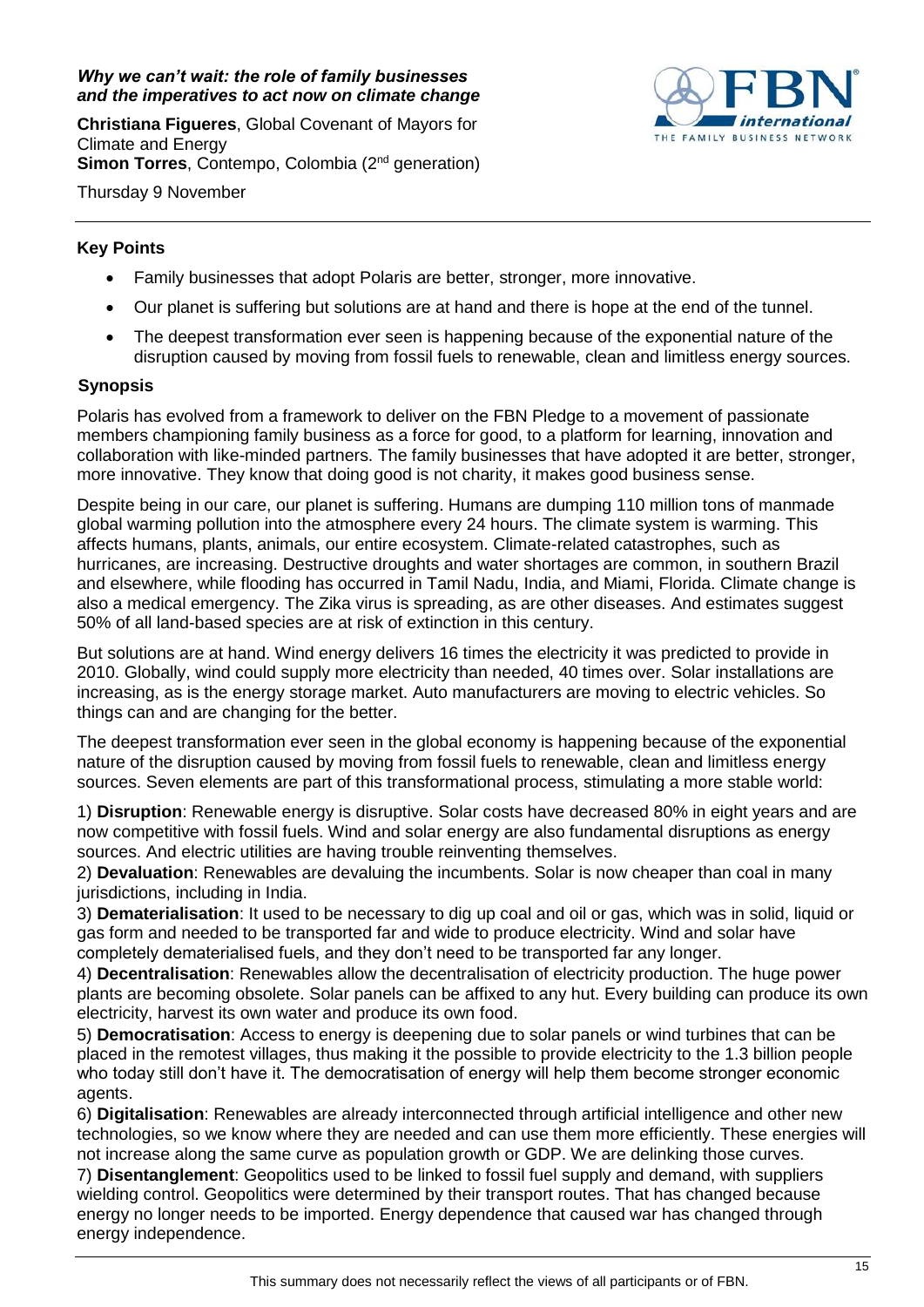#### <span id="page-15-0"></span>*Building a family of brands for the world to love generation after generation*



*22nd IMD Global Family Business Award*

#### **Winner: Pentland Group plc, United Kingdom**: Rubin family

Friday 10 November

#### **Key Points**

• While recording billions in sales and having been listed for 35 years until 1999, the Pentland Group has always been a family business.

\_\_\_\_\_\_\_\_\_\_\_\_\_\_\_\_\_\_\_\_\_\_\_\_\_\_\_\_\_\_\_\_\_\_\_\_\_\_\_\_\_\_\_\_\_\_\_\_\_\_\_\_\_\_\_\_\_\_\_\_\_\_\_\_\_\_\_\_\_\_\_\_\_\_\_\_\_\_\_\_\_\_\_

- The thread of resilience runs through its businesses and its family governance.
- Pentland regenerates by looking outside the company to avoid becoming insular, investing in the right opportunities and making the Pentland 4.0 programme available for the NxG.
- Responsibility as a family business comes through its ethical and sustainable practices.

#### **Synopsis**

Of the 47 nominees for the IMD Global Family Business Award 2017, Pentland Group stood out as a beacon for family business leadership with its 20,500+ employees in the sports, fashion, outdoor clothing and footwear sectors, including familiar brands such as Speedo, Lacoste and Ellesse. With 2016 sales in excess of £2.9 billion and having been listed for over 35 years in the past, Pentland remains a true family business delivering on this Summit's themes – resilience, regeneration and responsibility.

From a humble start as The Liverpool Shoe Company in 1932, it emerged from a number of key strategic pivots as an amazing portfolio of sport and fashion brands, reflecting the thread of resilience running through its business. A listing on the London Stock Exchange in 1964 helped build capital for growth but led to unsustainable tension between its long-term thinking (as a family business) and delivering results in quarters (as a publicly held company); it was '*like living in hell, without dying*'.

Going private again in 1999 put the six family shareholders in full control of their destiny and with no long-term debt. Among the six, dividends and shareholding are equal, with dividends also seen as helping to manage through difficult times. Resilient family governance is key to Pentland's success – not just through its structures and the family's Friday-night dinners, but in its concern for the NxG. Pentland 4.0, a two-year educational and development programme, addresses key questions, such as what good and bad family businesses look like, and what it means to be a responsible owner.

Regeneration in the business is through innovating in its portfolio of brands and investing. For the former, Speedo performance swimwear, with its 65% global market share, provides leading-edge performance innovation. For investing, identifying the best opportunities and making great deals are central to Pentland's success over the years. The company's US\$77,500 investment (a 55.5% stake) in Reebok in 1981 turned into a spectacular US\$770 million exit in 1991. Even '*the one that got away*', the acquisition of a 20% stake in adidas that never materialised into a full buyout, resulted in a nice profit on the currency exchange rates. Investing in outside businesses also allows Pentland to continue learning, as with the decision to work with Amazon.

Responsibility as a family business translates into ethical and sustainable practices, which include sponsoring the Pentland Centre for Sustainability in Business at Lancaster University (UK). The company has worked with a number of charities, and is mindful of its environmental impact by reducing emissions and harmful substances across the value chain. Reflecting its responsibility vis-à-vis its employees, it was not only voted the best corporate workplace in the United Kingdom in 2003, but also the  $16<sup>th</sup>$  best large workplace in Europe in 2016.

Underlying the nurturing of Pentland's family orientation are aspects of servant leadership; the third generation in charge sees its role as '*the steward of the next generation*', yet all the while keeping the older generation involved or informed. The transition from the third to the fourth generation can be eased by including the older generation, even by giving them ownership of others' ideas ('*It's always his idea*' is a management tip for NxGs). In the deep family values at Pentland, it certainly seems to work.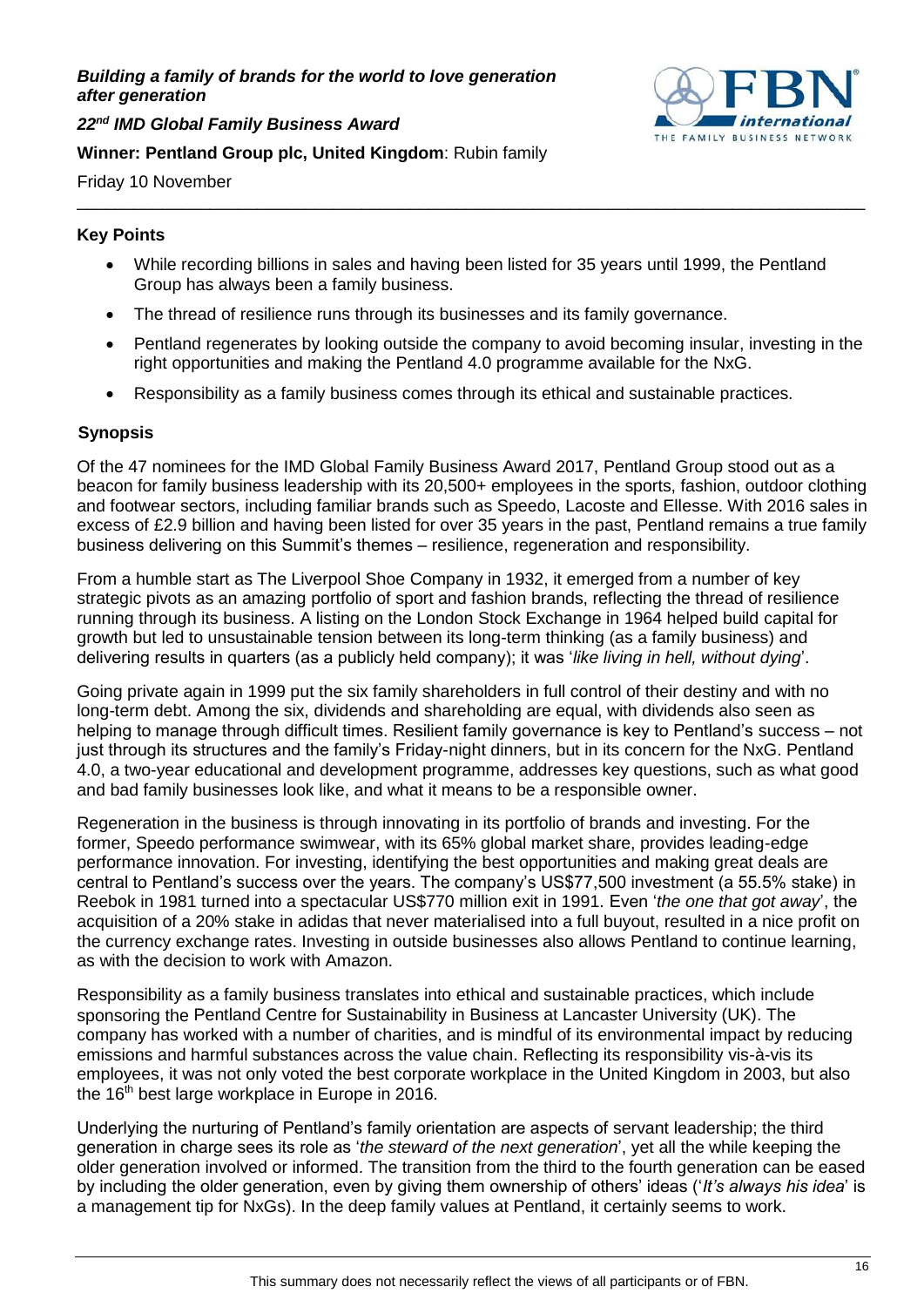#### <span id="page-16-0"></span>*Regeneration at its core: CEO transition at a global leader in plasma-derived medicine*

**Raimon Grifols Roura**, Grifols SA, Spain (3<sup>rd</sup> generation) **Victor Grifols Deu**, Grifols SA, Spain (4<sup>th</sup> generation) **Victor Grifols Roura**, Grifols SA, Spain (3rd generation)



Moderator: Belén Villalonga

Friday 10 November

## **Key Points**

- The situation in which a CEO is succeeded by two co-CEOs is relatively unusual, but good reasons abound for going down this route.
- Good reasons are related to benefits in decision making, checks and balances, and leadership transition.
- The conditions in a family firm might be particularly suited to co-CEOs, especially if the two leaders share an instinctive understanding of the family's values and business.

## **Synopsis**

When people hear that a CEO has been succeeded by two co-CEOs, their first reaction is often: '*Why two CEOs rather than one? Couldn't you make a decision?*' But, in fact, there are good reasons for choosing co-CEOs:

**Well-considered decision making:** Co-CEOs can talk ideas over and check each other's thinking without any fear that criticism will harm their career prospects. It's common for co-CEOs to sit in neighbouring offices so they can easily chat and get informal views on issues as they arise.

**Checks and balances:** With co-CEOs, the chance is minimised of one all-powerful person being tempted to ignore the proper procedures or to take shortcuts that destabilise the organisation.

**'Good cop, bad cop':** Co-CEOs can rotate the fulfilment of roles such as 'bad cop', improving effectiveness while increasing job satisfaction. (Sometimes it's nice to be the good cop.)

**Shared travel:** When they travel together, co-CEOs can derive more benefit from trips because of the added social dimension and mutual support. Alternatively, when they travel separately, co-CEOs can cover more ground more quickly.

**Smoother transition:** If the co-CEOs are from different generations, one of them will always provide continuity, even when the older one retires and is replaced by a younger person.

The conditions that exist in a family business might be particularly suited to co-CEOs. First, if both are from the same family, an underlying similarity of background and outlook will exist. They will have grown up with the business and have an instinctive shared understanding of it. This promotes a mutual conception of vision and strategy.

Second, family co-CEOs may have fewer of the ego issues that can infect hard-driving careerists who are desperate to get to the top. Family members may be happier with the notion of '*our*' business, as opposed to the careerist who thinks of '*my*' business and cuts any rivals down to size.

Third, family co-CEOs are likely to have known each other for many years, not just in a professional capacity, but also as uncle, nephew, etc. The potential richness in their relationship, which is long and varied, can foster very successful commercial interactions.

Given all these points, people's first reaction to a leadership transition should perhaps change to *'Why not two CEOs?*'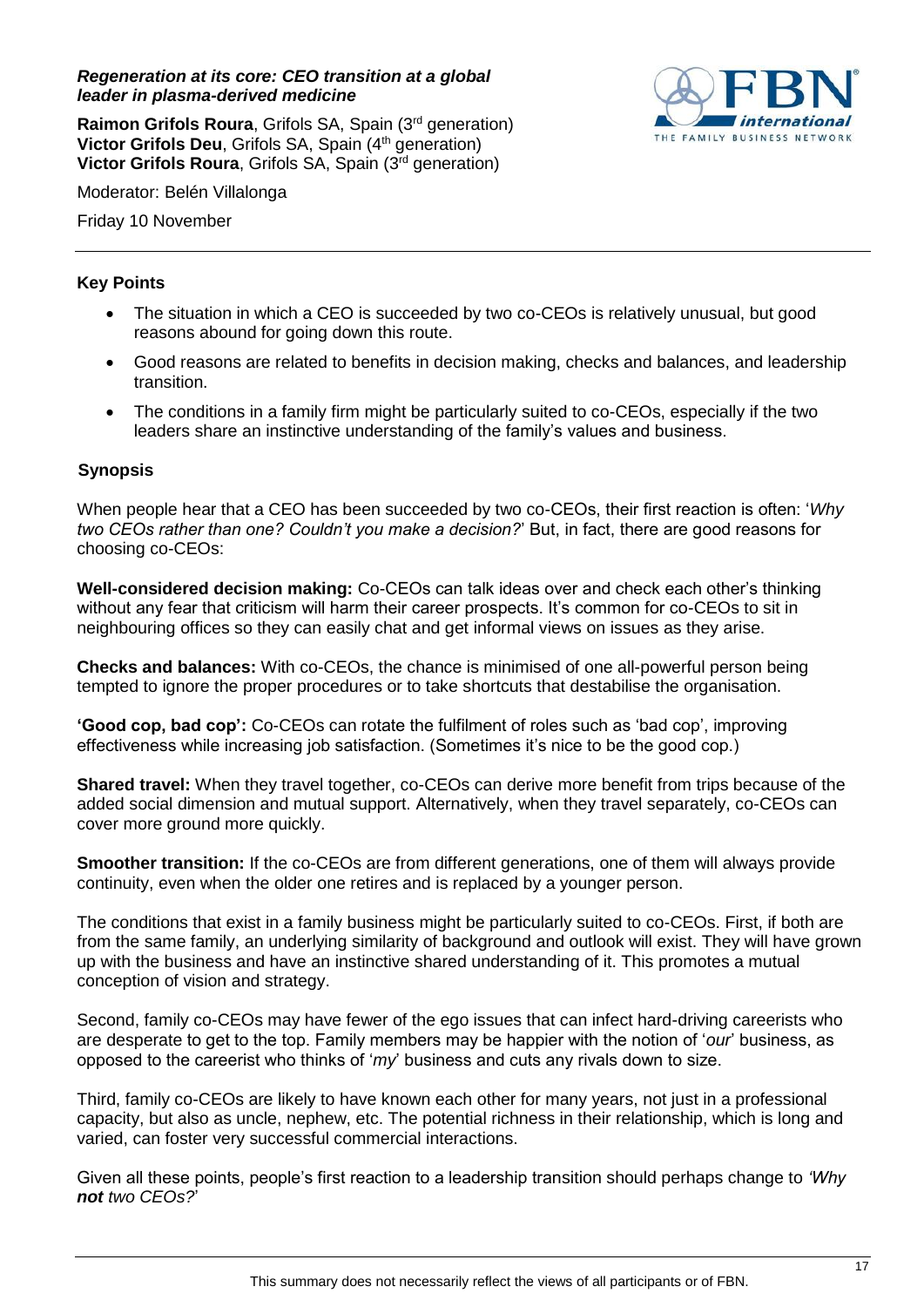#### <span id="page-17-0"></span>*Powerful paradoxes: ME-BYO – innovation, tradition, meaning*

**Hiroko Ogawa**, Brook's Holdings Co., Japan (6th generation)



Moderator: Gonzalo Jiménez

Friday 10 November

## **Key Points**

• Ancestors and spirituality can play a major part in family business decisions, including who the NxG owner will be.

\_\_\_\_\_\_\_\_\_\_\_\_\_\_\_\_\_\_\_\_\_\_\_\_\_\_\_\_\_\_\_\_\_\_\_\_\_\_\_\_\_\_\_\_\_\_\_\_\_\_\_\_\_\_\_\_\_\_\_\_\_\_\_\_\_\_\_\_\_\_\_\_\_\_\_\_\_\_\_\_\_\_\_

- The young generations in a family business can combine tradition with innovation to develop the company in unexpected ways, helping it to endure.
- A strong leader will seize the opportunities for change and renewal, which can expand the enterprise geographically and commercially.
- Decisions to accept new challenges and take new risks are often rooted in previous generations' power and wisdom.

## **Synopsis**

Ancestors in many cultures are very important. Family members over decades or centuries can make or break a company, due to internal crises (family issues, poor management or disinterest) or external catastrophes (war or disasters). Yet generational pillars can emerge who keep the business afloat or even take it to new heights. These family pillars are not necessarily employed in the family business. They may be totally out of public view but their decisions nonetheless affect the family and business tremendously.

Such decisions include how the NxG should be brought up to epitomise the family values (such as responsibility, gratitude, discipline, care) and to carry on the family and business code of conduct (embracing motivation, maturity, honesty). They are sometimes responsible for rebuilding a failing enterprise. They may also designate who will take control of the family business, affirming their decision in some cases without providing clear reasons, yet intuitively knowing who will be most suited to the task. Spirituality may play a role in these decisions and family members may acknowledge the special power and wisdom of the family pillar to make such decisions.

Despite, or perhaps because of, deep-seated cultural and family traditions, a strong family leader can combine innovation with upbringing and education to develop the family company in new ways. Observing market changes, detecting emerging trends and integrating new technologies can propel the business in unexpected directions. A strong leader will seize the opportunities for change and renewal, which can expand the enterprise geographically and commercially.

Today, innovation and traditional business values and purpose can combine into new platform development projects that can bring new meaning and added quality of life to people. Me-Byo is such a project, although it is unrelated to the original family business. The term means 'neither healthy nor sick' and promotes the idea of a healthy balance in life. It addresses the quasi-global challenge of healthy ageing. The project, still under construction, aims to provide wellness, comfort and basic amenities through BiOTOP!A, in the Me-Byo valley, that offers greens spaces, restaurants, a spa, fitness centre and healing villa near Mount Fuji just one hour by car from Tokyo. Through healthy food, exercise, nature experiences and other programmes, it helps people discover a 'new' healthier lifestyle.

Decisions to accept new challenges and take new risks are often at the root of flourishing businesses. They are often tackled in the spirit of those in previous generations who instilled discipline, confidence and curiosity in family members, handing them advantages that will help them succeed within their families and their businesses.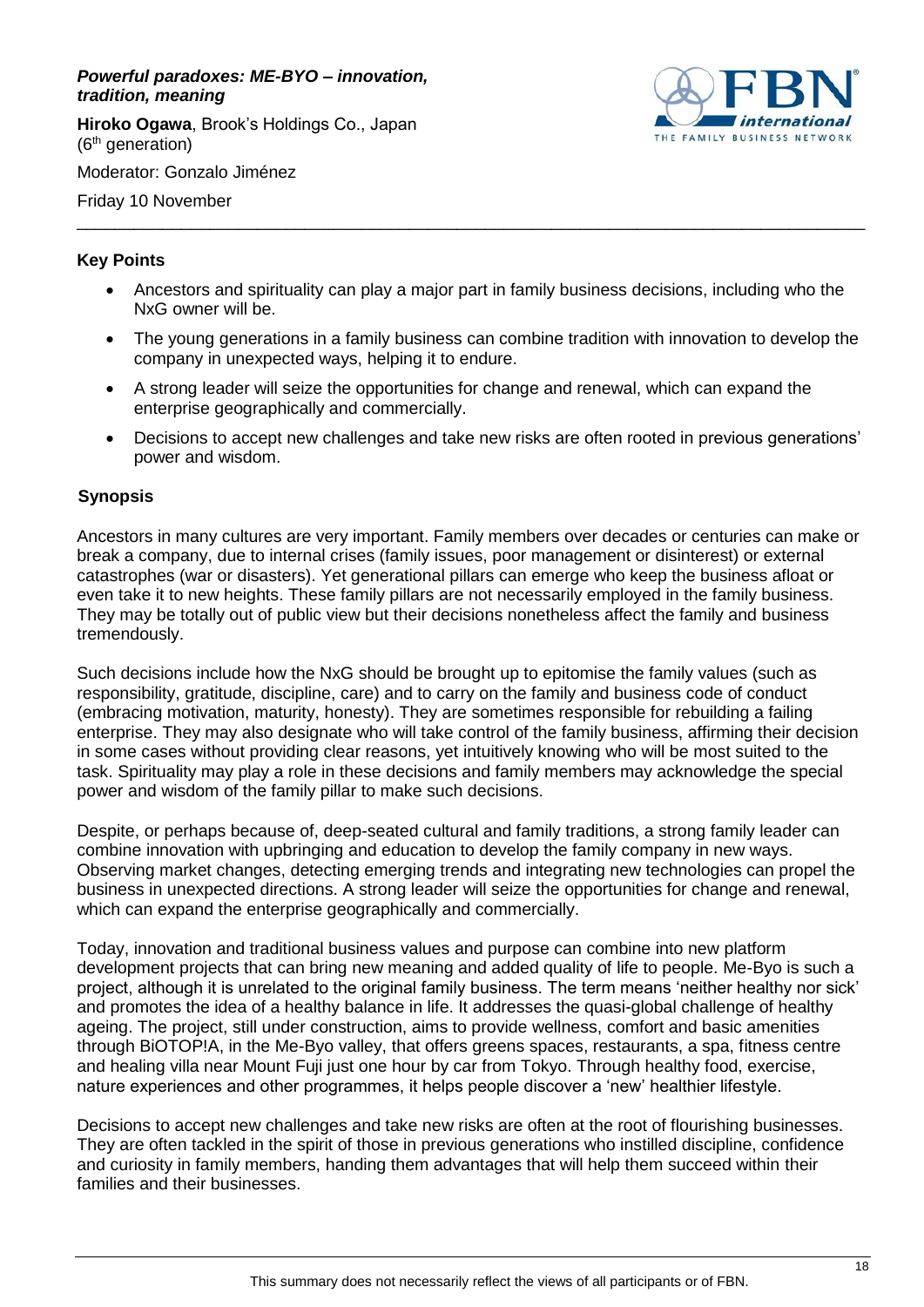<span id="page-18-0"></span>**Sophie Cuendet, Cuendet family (5<sup>th</sup> generation)** 



Friday 10 November

#### **Key Points**

• While suppressing emotions could break a family business, dealing with them will help it flourish.

\_\_\_\_\_\_\_\_\_\_\_\_\_\_\_\_\_\_\_\_\_\_\_\_\_\_\_\_\_\_\_\_\_\_\_\_\_\_\_\_\_\_\_\_\_\_\_\_\_\_\_\_\_\_\_\_\_\_\_\_\_\_\_\_\_\_\_\_\_\_\_\_\_\_\_\_\_\_\_\_\_\_\_

- Expressing emotions help family members to become self-assured, to signal needs and to connect with others.
- Finding the benefit of emotional self-awareness is like destroying the old to start the new.
- Using words as windows, not walls in the spirit of non-violent communication can help people formulate requests and become non-judgemental around others.

#### **Synopsis**

Being vulnerable and authentic when communicating with others may very well be one of the world's biggest challenges. Emotions are at the core of this; many people suppress them and thus take great strides backwards in communicating. However, through self-assertive training and by using non-violent communication methods, people can improve how they interact and get along with others.

The example of an over 200-member family, anchored in fundamentalist Christian beliefs and stricken by intrafamily discord, provides proof of the possibilities. A family culture of hiding and never being daring hindered the business, and the family only met occasionally. Originally producing music boxes, the business shifted to milling, and the first and second generation developed and diversified the business further. However, family conflicts led to one member being kicked out, and to another in the third generation keeping those threatening him at a distance. Moreover, squabbles arose between branches, with the situation escalating to a family member committing suicide. The moment had arrived to reflect and consider what had happened and how to avoid such problems affecting the NxG.

Suppressed emotions had been the stubborn force threatening and even ending relationships. From there, three to four years of meetings with siblings began to flush out hidden problems. Mutual respect and trust quickly followed; it was about destroying the old to begin the new, rekindling the desire for business (a real estate project) and getting the relationships back. By shifting perspective, those emotions were welcomed as a sort of guiding star. Such emotions, for example sadness and love, signal an unmet need, in this case for healing and connection, respectively. They can also motivate to act and connect people to each other. In fact, through self-assessment of their assertiveness, people can reacquire the ability to speak and stand for themselves. Each person has their own 'world map', conditioned by culture, religion, education, life experiences and traumas, unresolved burdens and more. No one has a monopoly on how everyone should think and act. For that reason, people must understand that something can be done about it, which ultimately leads to better lives and better family management.

Moving from emotions to the words used to express them led naturally to the tenets of non-violent communication. In fact, how people use words is critical: '*words can be windows or walls*', according to Marshall Rosenberg, psychologist and founder of the Center for Nonviolent Communication. People can say anything; it just depends on how they say it. It's largely about attitude and approach. A simple though effective approach when communicating is to remember:

- O = Observation: being objective in describing a situation, using observable facts
- $F =$  Feeling: describing one's feelings with respect to the facts
- $N =$  Needs: becoming aware of one's needs and expressing them
- R = Request: formulating a request for action, using the first-person approach, 'I', to elaborate one's personal feelings and positions, thus allowing those listening to more easily respond

As demonstrated, suppressing emotions could break a family business. But dealing with them, and using them as a guiding star, will help it flourish. The golden rules? Always speak in the first person, 'I', and listen to others in a non-judgemental and empathetic way.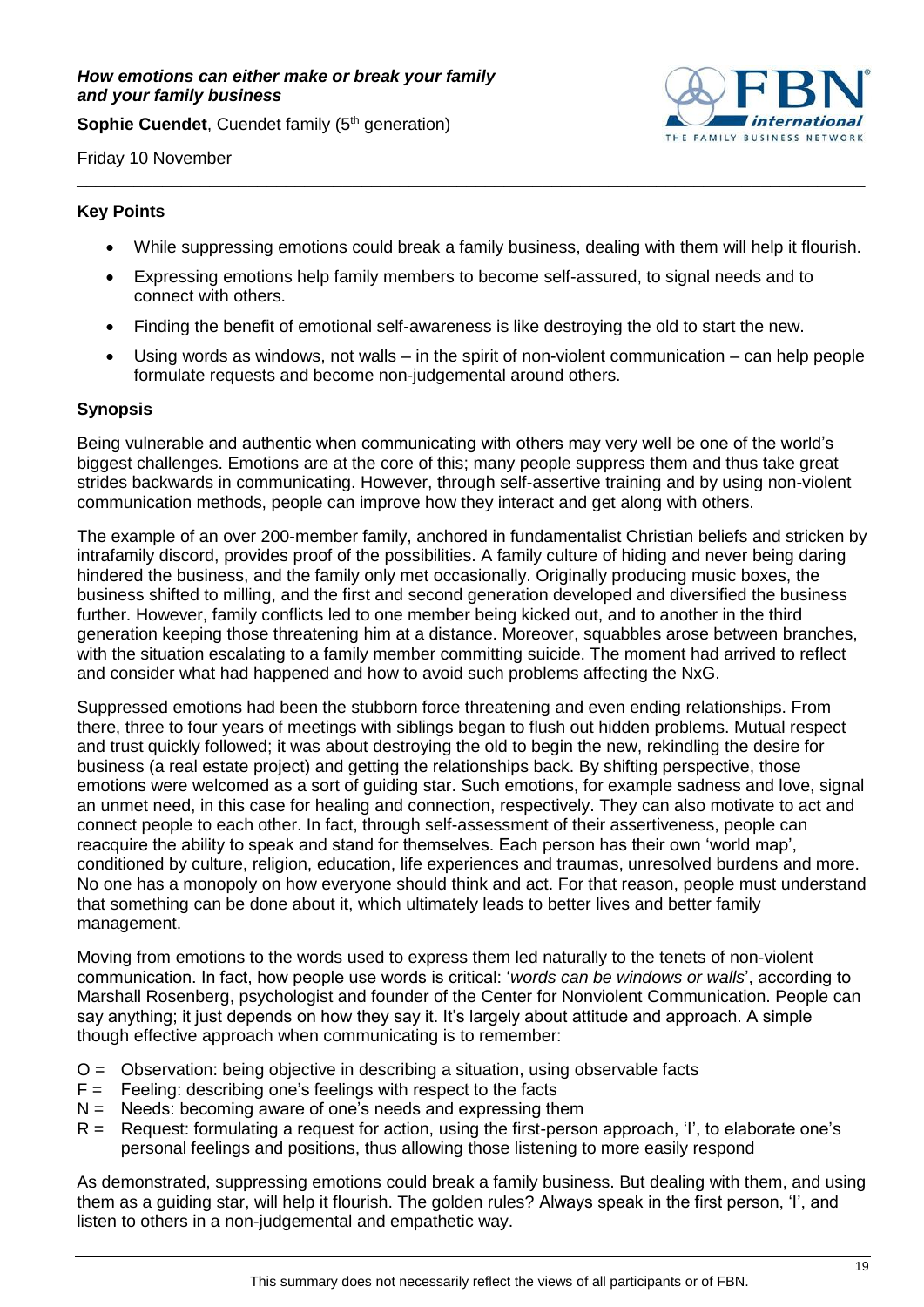#### <span id="page-19-0"></span>*Reinventing the wheel: the automotive sector over four generations*

**Claudio Alonso Rohner**, Domingo Alonso Group, Spain (3rd generation) **Sergio Alonso**, Domingo Alonso Group, Spain  $(4<sup>th</sup>$  generation) Moderator: Jesus Casado



Friday 10 November

## **Key Points**

- When siblings share the position of CEO in a family business and the relationship is not good, the FBN safe space provides perspective and insight.
- The family business protocol is useful as a code of procedure and behaviour, but it also offers occasions to have frank and honest dialogue between family members.
- When a sector is undergoing enormous change, it's best to progress step by step, while using to advantage any new and useful tools.
- When there are problems, there are always opportunities as well.

## **Synopsis**

If siblings take over a family business together, becoming co-CEOs, and their relationship is not good, the FBN safe, shared-learning space that allows frank discussion and intimate exchange and learning can help put the relationship back on track. The family members can speak to peers and take comfort in the fact that they are not alone in any particular situation. Problems can be shared and suggestions considered to unite the family and improve bonds within the unit and the business. One bit of wisdom might be, for instance, that it's more important to decide than to command. That important insight might well make the relationship with the sibling easier. It may alter the perception of authority and help to focus instead on the real issues, the direction to take and strategies to follow. Altering certain perceptions and expectations within the family and business can lead to greater cooperation, agreement and trust.

Having a family business protocol is useful. It's a declaration of intention that provides knowledge of what the other family members think. It can be a guide for family members who get lost, but it also informs the NxG about what they need to do to one day take over control, including educational and language requirements and recommended work experience. Being at the helm is an enormous responsibility: people's jobs depend on the company, so it would be negligent to join it without proper preparation. But the protocol is more than just a code outlining what the family members agreed together. Its preparation also provides opportunities to sit with the family to speak frankly and honestly about issues that might not be broached otherwise. It opens up the conversation and prospects for dialogue.

The more one knows about certain industries, such as the automotive sector, the less it's clear what to expect. There's much talk about electric vehicles and self-driving cars. The batteries and electronics, too, will change. These innovations will revolutionise the market, and change revenue streams and how business is conducted. How will cars be sold? Who will produce and sell them – who will be the competitor? The only thing that is certain is that the sector will change enormously. In this situation it's best to progress step by step – changing procedures or products and services too early can generate substantial losses.

But the automotive industry business model is not dead. Family businesses in this sector have many possibilities. Today a great deal of data can be collected about customers. That means that with the help of information technology, businesses can know exactly the wants, wishes, buying behaviours and service needs of clients. And other business ideas, problems and prospects that do not even exist today will arise. When there are problems there are always opportunities. It's a good idea to constantly diversify into new areas. So, constantly innovate and do not be afraid of new things.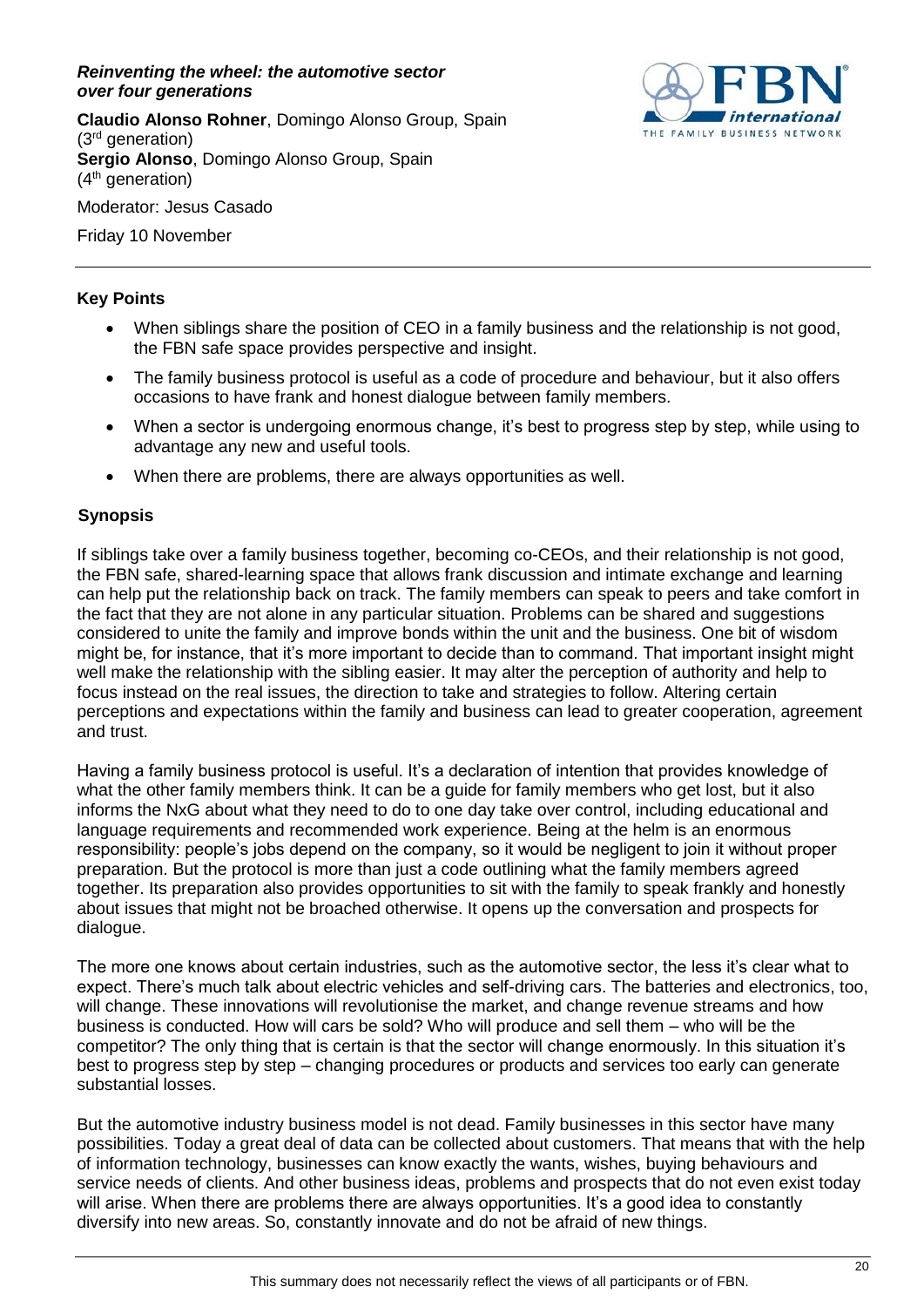## <span id="page-20-0"></span>*Roadmap to failure*

**Ricardo Pineda Vila**, Patrimonio Casa Grande, Colombia (4<sup>th</sup> generation) **Rodrigo Lozano Vila**, Patrimonio Casa Grande, Colombia  $(4<sup>th</sup>$  generation)



Moderator: Santiago Perry

Friday 10 November

## **Key Points**

- Mapping a family business's evolution along dimensions of ownership, business and family can uncover needs and lessons to be learned.
- A bad vision for the business can lead to failure.
- All family members need to truly share the values in the context of the functional organisation and running the business.
- 'Training the trainers' is critical to ensuring a common vision endures among the NxG.

## **Synopsis**

Imagine some members of a family announcing that the family business should close. Having moved down the path of ownership from a start-up to a controlling patriarch and then sibling partnership, the final stage of creating a 'cousin consortium' would not happen. What began with a family entrepreneur managing an airline, processing sugar cane and mining feldspar, the raw material used for glass and ceramics, would become a slow road to potential and actual failure. A look at what went wrong and lessons to be learned from a tumultuous time would be critical.

Evaluating such a period over the dimensions of business development can prove helpful for any family business. The book *Generation to Generation: Life Cycles of the Family Business* provides a multidimensional model for such mapping along three axes: 1) ownership, as a business evolves from a controlling owner to a sibling partnership and finally to a 'cousin consortium'; 2) the family, which moves through phases of entering the business, working together and finally passing the baton to the NxG; and 3) the business, as it develops from start-up to expansion, formalisation and finally to maturity. In this case, the family business did not reach fulfilment along all axes.

What lessons can family businesses take as they evolve through their own cycle of development?

#### **A bad vision can lead to failure**

No one will fight the battles that invariably arise in a family business if members aren't committed to the vision. Holding regular family assemblies can help nurture engagement. In addition, the vision of wealth needs to be right. Distributing money among the family can be difficult if fiscal regulations are not well enforced, and if family members are not taught to reinvest in the business and help it grow. They should also understand taxation issues. Above all, the NxG will be critical to supporting the vision in the future; integrating them into the business should be a priority.

#### **Values are everything**

A family may have certain functional aspects in place – family assemblies and counselling, an external CEO and a Board of Directors with family and non-family members, and cousins entering the Board. However, when some members reject or neglect the family's values, things start to fall apart. The business side could fail. For example, a family's construction firm, underpinned by using the family's own land, may not be able to generate revenue and allow profits to be reinvested; some assets may be liquidated; siblings may disagree; and a death in the family could be too much to overcome. A decision to sell everything could result in only nostalgic assets remaining. Overall, if a business's leaders think about the family values rather than how to make a profit (or to receive money without working for it), the business could very well be saved.

#### **'Training the trainers' will help prepare NxGs for the business**

The older generation risks having its NxG lose interest in the business if it neglects to 'train the trainers' (i.e. to develop leadership). The NxG will notice if the vision and values are there, which should be those they care about. An audience poll underscored how critical this phase is: only 30% were sure their families shared a common vision. Indeed, it's something to work on.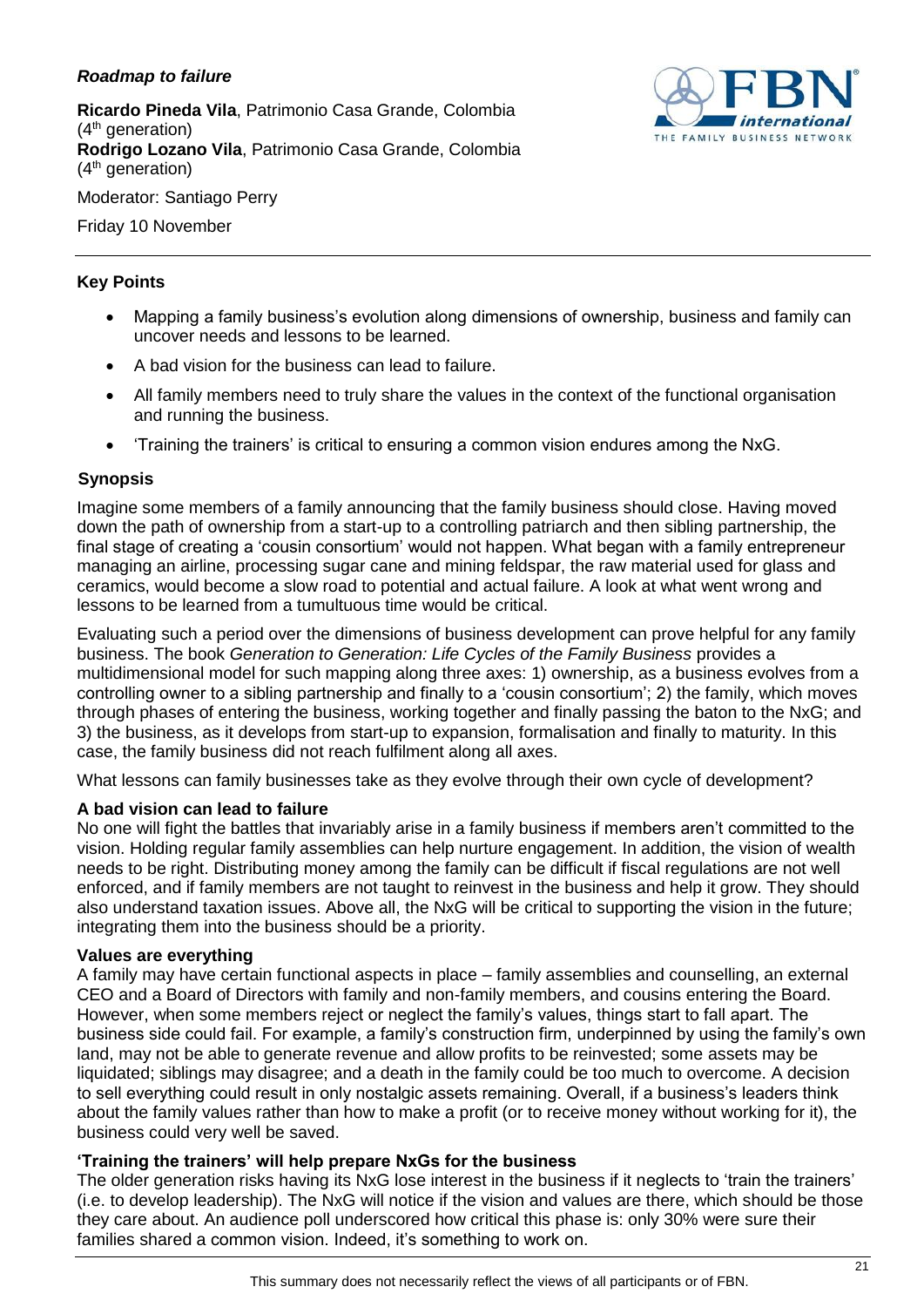

<span id="page-21-0"></span>Friday 10 November \_\_\_\_\_\_\_\_\_\_\_\_\_\_\_\_\_\_\_\_\_\_\_\_\_\_\_\_\_\_\_\_\_\_\_\_\_\_\_\_\_\_\_\_\_\_\_\_\_\_\_\_\_\_\_\_\_\_\_\_\_\_\_\_\_\_\_\_\_\_\_\_\_\_\_\_\_\_\_\_\_\_\_

## **Key Points**

- Digital disruption including the shift to smartphones and new expectations about interactivity and on-demand service – is forcing change in many business models.
- These changes include a shift from a focus on products to a focus on customer experience. Also, many firms are looking to create a new digital division or a parallel digital company.
- All these changes are likely to be deep-rooted so it's vital to build trust and secure full alignment.

## **Synopsis**

Digital disruption has massively affected many industries and can be very hard to deal with – '*the hard thing about hard things is that there's no instruction manual'*. There's uncertainty about the right answers and even about the right questions. But some relevant questions include:

#### **In a digital world, what do your customers really want from you?**

Traditionally, firms thought in terms of '*our products*' but now it's better to think of '*their outcomes*'. For example, it can make sense to replace the mindset that customers want newspapers (i.e. product) with the mindset that they want news and commentary that will enable them to make informed choices (i.e. outcome). This opens the way to significant changes in terms of delivery, subscriptions, loyalty, etc.

## **When faced with digital disruption, how soon should you take action?**

The erosion of traditional business models tends to happen slowly at first, then all of a sudden. So the moment to take action is before revenues fall off a cliff, while there is still sufficient cash to make the necessary investments in a new business model. It can take a very painful chunk of profits to build a viable future.

#### **Does digital disruption mean that the family business has to become a tech business?**

No, a fundamental change in DNA isn't needed, just a recognition that firms are now (inevitably) operating in a digital world. Traditional businesses can leverage powerful assets, such as their brand, processes, customer loyalty and cash. Many digital start-ups would love to have these assets, which are a source of competitive advantage.

#### **Which of your managers is going to lead your response to digital disruption?**

Some firms choose a potential CEO as their Chief Digital Officer, with the expectation that he/she will redesign business processes throughout the firm, giving them unrivalled knowledge of the new business model when he/she becomes CEO. Other firms build up a parallel digital company, which will always remain separate from the main firm, while piggy-backing off its infrastructure and back office functions. In this case, the Chief Digital Officer needs to be a skilled intrapreneur but not necessarily a future CEO.

#### **How can you exploit digital disruption to reduce costs?**

As digital technologies transform industries, costs are under constant pressure. This is a threat, of course, but also an opportunity. For example, it's becoming much cheaper to test out prototype goods and services. Try announcing the concepts on Facebook and see if anyone clicks on them. If lots of people are interested, the business will have gained a mailing list for when it actually launches them. If no one bothers to click, it will be obvious that it's not worth spending money on bringing them to the market.

But, '*there is no silver bullet*'. It seems almost inevitable that deep-rooted changes will generate emotional reactions and pushback. So building trust and full alignment between owners and managers while avoiding 'back-door' communication is vital. Even so, it will be hard work to make the necessary shift from '*this is something we have to do*' to '*we are actually doing it*'.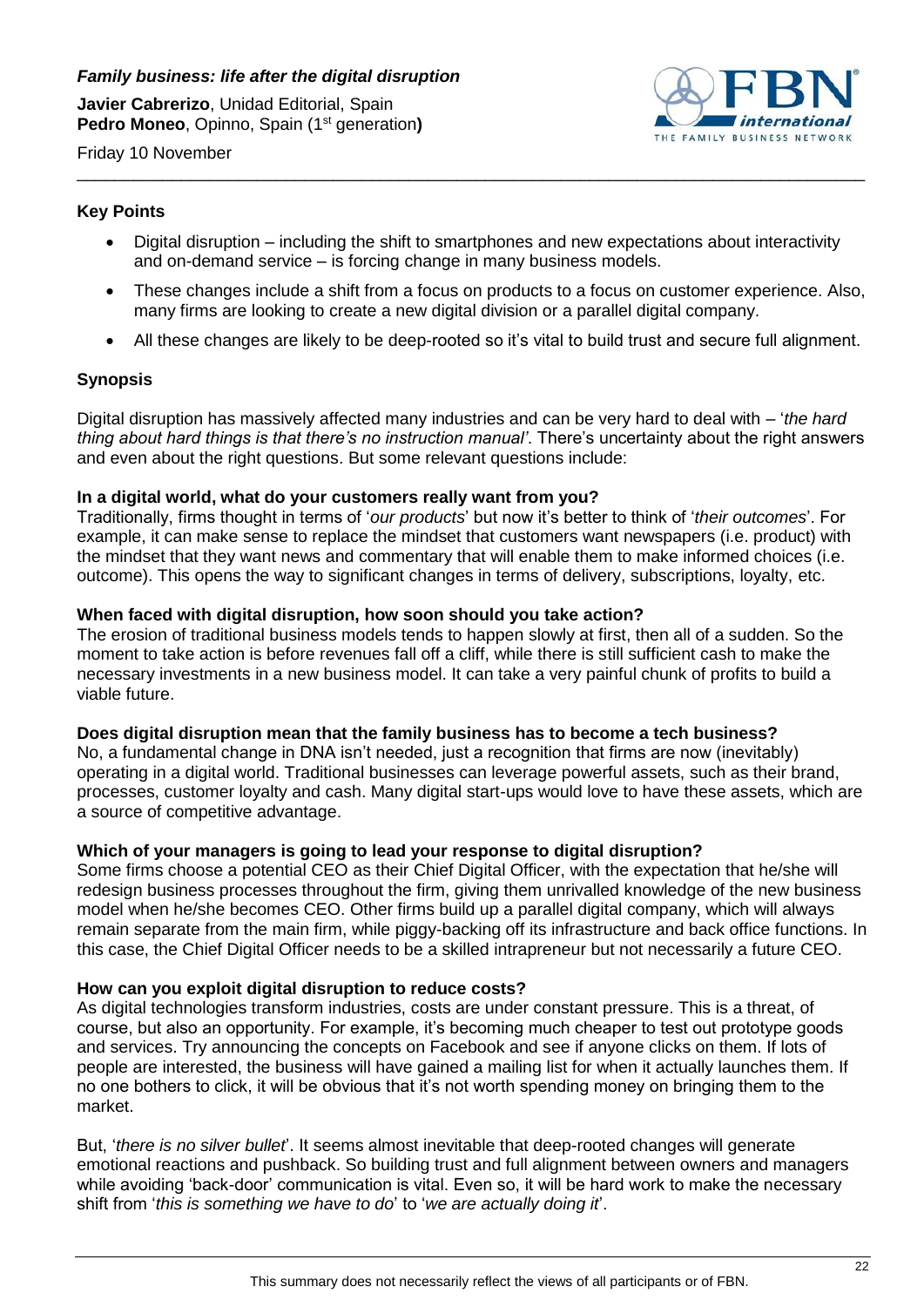## <span id="page-22-0"></span>*Doing good is a US\$12 trillion opportunity*

**Ayse Unluturk**, Sun Tekstil, Turkey (2nd generation)



10 November 2017

#### **Key Points**

• 'Doing good' is a lauded principle for local engagement, which can reach enormous breadth and scale on a global basis.

\_\_\_\_\_\_\_\_\_\_\_\_\_\_\_\_\_\_\_\_\_\_\_\_\_\_\_\_\_\_\_\_\_\_\_\_\_\_\_\_\_\_\_\_\_\_\_\_\_\_\_\_\_\_\_\_\_\_\_\_\_\_\_\_\_\_\_\_\_\_\_\_\_\_\_\_\_\_\_\_\_\_\_

- The United Nations Sustainable Development Goals provide a framework for the private sector to contribute to improving society and well-being in the world.
- Opportunities in four key sectors can make a huge difference and are valued at US\$12 trillion.

## **Synopsis**

'Doing good' is a lauded way of helping local communities around the world. But doing good on a global scale has enormous potential breadth and scale. The 17 Sustainable Development Goals cover infrastructural, economic, social and environmental dimensions, and constitute a historic opportunity for businesses to make a major impact on society and the well-being of the world.

In pioneering solutions that work to meet these goals, businesses have a US\$12 trillion occasion to make a huge difference in key sectors. How does this break down?

**Food and agriculture**: Feeding everyone on earth is a concern, so squandered food is troubling: 23% of it is wasted. Reducing food waste will benefit those in need and instil better food management practices. Forest ecosystems are in danger, with beef, soy, palm oil and paper pulp production accounting for 50% of deforestation. Low-income families spend as much as 60% of their income on food, so investing in low-income food markets is one excellent prospect. *Estimated opportunity: US\$2.3 trillion*

**Cities**: The challenges for urban areas in the future include tackling congestion, ensuring more affordable housing, and expanding the use of energy-efficient buildings and electric vehicles. *Estimated opportunity: US\$3.7 trillion*

**Energy and materials**: As many as 1.2 billion people worldwide still lack access to electricity. Ensuring supply and distribution offers options such as using circular models in machinery and expanding the use of renewables.

*Estimated opportunity: US\$4.3 trillion*

**Health and well-being**: Health systems have growing demands, and basic services are still lacking in developing countries. While the incidence of diabetes is increasing in higher-income nations, 75% of those afflicted live in low-income countries. Risk pooling, remote patient monitoring and telehealth are considerations in addressing the big challenges in this sector. *Estimated opportunity: US\$1.8 trillion* 

Collectively, the value of opportunities for the private sector come to at least **US\$12 trillion**, with 50% of the total in developing countries. Achieving the goals in these areas also creates jobs. So while the sustainable business model may still seem like an option, in some industries it is an imperative and how the world will conduct business in the future.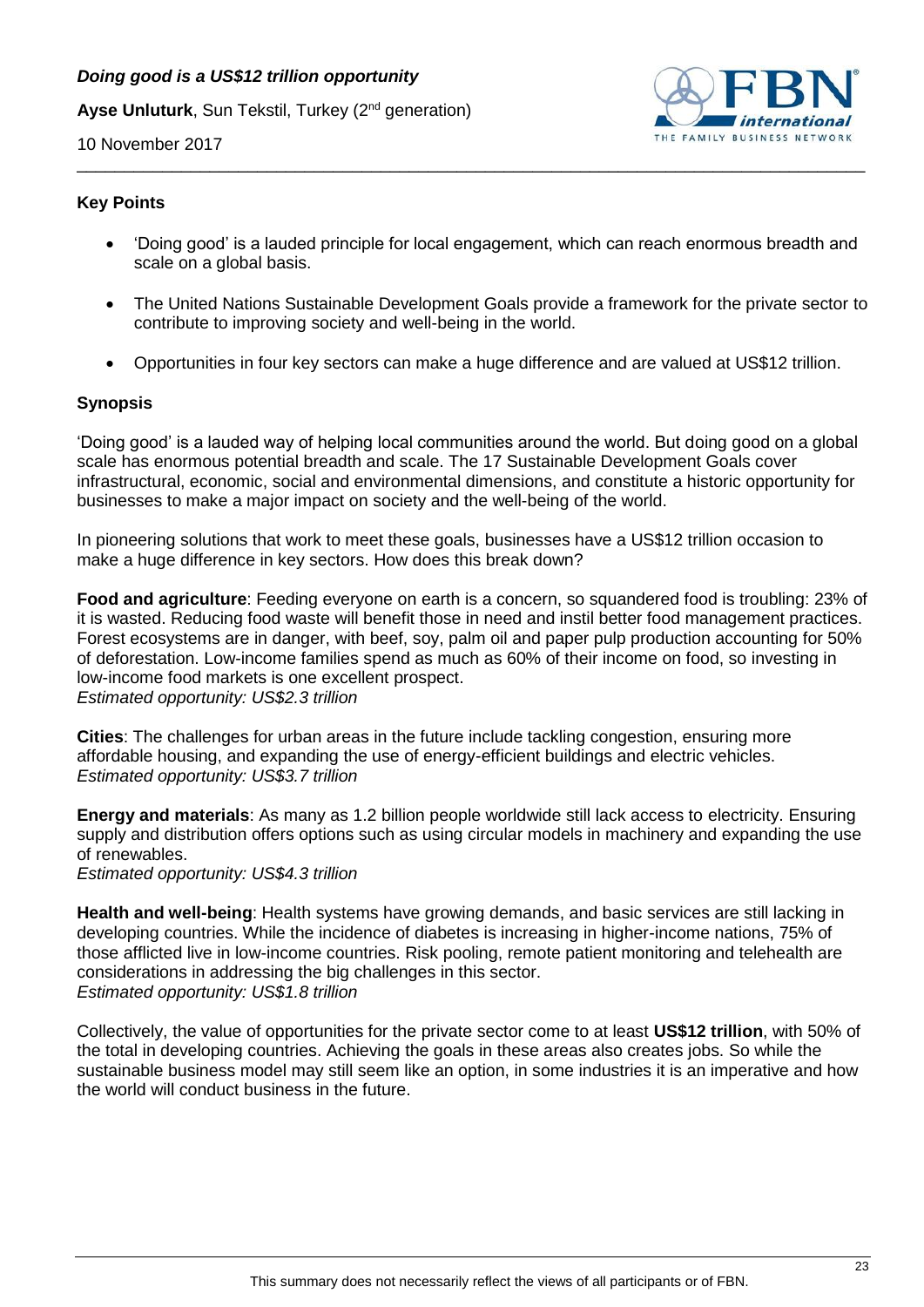<span id="page-23-0"></span>**Colin Mayer**, Saïd Business School, University of Oxford



10 November 2017

#### **Key Points**

• Family businesses will be a major force in dealing with future challenges and the Fourth Industrial Revolution because they can be both more imaginative and innovative than other business types.

\_\_\_\_\_\_\_\_\_\_\_\_\_\_\_\_\_\_\_\_\_\_\_\_\_\_\_\_\_\_\_\_\_\_\_\_\_\_\_\_\_\_\_\_\_\_\_\_\_\_\_\_\_\_\_\_\_\_\_\_\_\_\_\_\_\_\_\_\_\_\_\_\_\_\_\_\_\_\_\_\_\_\_

- Their purpose and governance structure bode well for their long-term prosperity.
- Measuring success as benefits generated for and by people is key to family business resilience.
- Standing for and defending their values can help family businesses stem the impact of institutional investing.
- Trust, shared by family businesses and people, will ensure the moral fibre of society's corporations and thus their ability to remain competitive.

#### **Synopsis**

Business faces greater political, social and environmental challenges than ever before. Along with the general breakdown of trust in business, technological and scientific innovations are creating greater opportunities for business to be a future force for good – or evil.

Family businesses will play an important role because of the short-termism in capital markets and the lack of engagement in the corporate sector. They will be a major force in the Fourth Industrial Revolution, their potential to promote idiosyncratic value making them more imaginative than other businesses. This difference builds up over time, especially through the efforts of the NxG. How they get there is contingent on their purpose. While many firms are driven to maximise profits, that raises red flags among regulators, which in turn forces firms to circumnavigate restrictions. Ultimately, companies exist first to provide goods and services. The dichotomy of purpose means the task remains of transforming the corporation into something that benefits society.

Governance is one route towards ensuring the success of firms dedicated to producing goods and services versus profits. Successful companies are often owned by industrial foundations, which stress values and long-term thinking over short-term horizons – much like family businesses do. The important difference between firms owned by foundations and widely held firms is that the former survive – in fact, 60 years on average compared to the norm of 20 years. The emergence of public benefit corporations in the United States is further evidence of this.

Measuring business performance is another contingency for success. Doing so today covers more types of capital than before and increasingly the human side, which is central to family business resilience. The industrial foundation may become the modern form of philanthropy. It has purpose (for example, operating in the slums of the world's poorest regions), builds relationships and measures performance in relation to human, social and financial capital. In this sense, family firms and people have a mutual interest.

Family businesses can help stem the tide of institutional investment by emphasising that their owners stand behind what they do. Shifting institutional investor interest away from a US\$70 trillion market is difficult when investors want the highest returns. This spells trouble: being 'left-side-of-the-brain blind' shows rebalancing is required so that people are aware of their responsibility in giving over real ownership in companies. Increasing numbers of companies in the UK and US are unwilling to tolerate the impact of capital markets on their activities, and have exited from them. And, although regulations in financial markets are designed to protect small investors, they have been damaging for companies' development. This left-side blindness has tilted the balance too far towards institutional investment.

Restoring trust in institutions is one of the most important issues of this decade. Trust, a key interest shared by family businesses and people, affects everything, in a range of industries. Society and institutions are relied upon to tell the truth in a world of increasing uncertainty. Prosperity results from an environment of trust. And, taken further, the competitiveness of nations depends on the moral fibre of its corporations.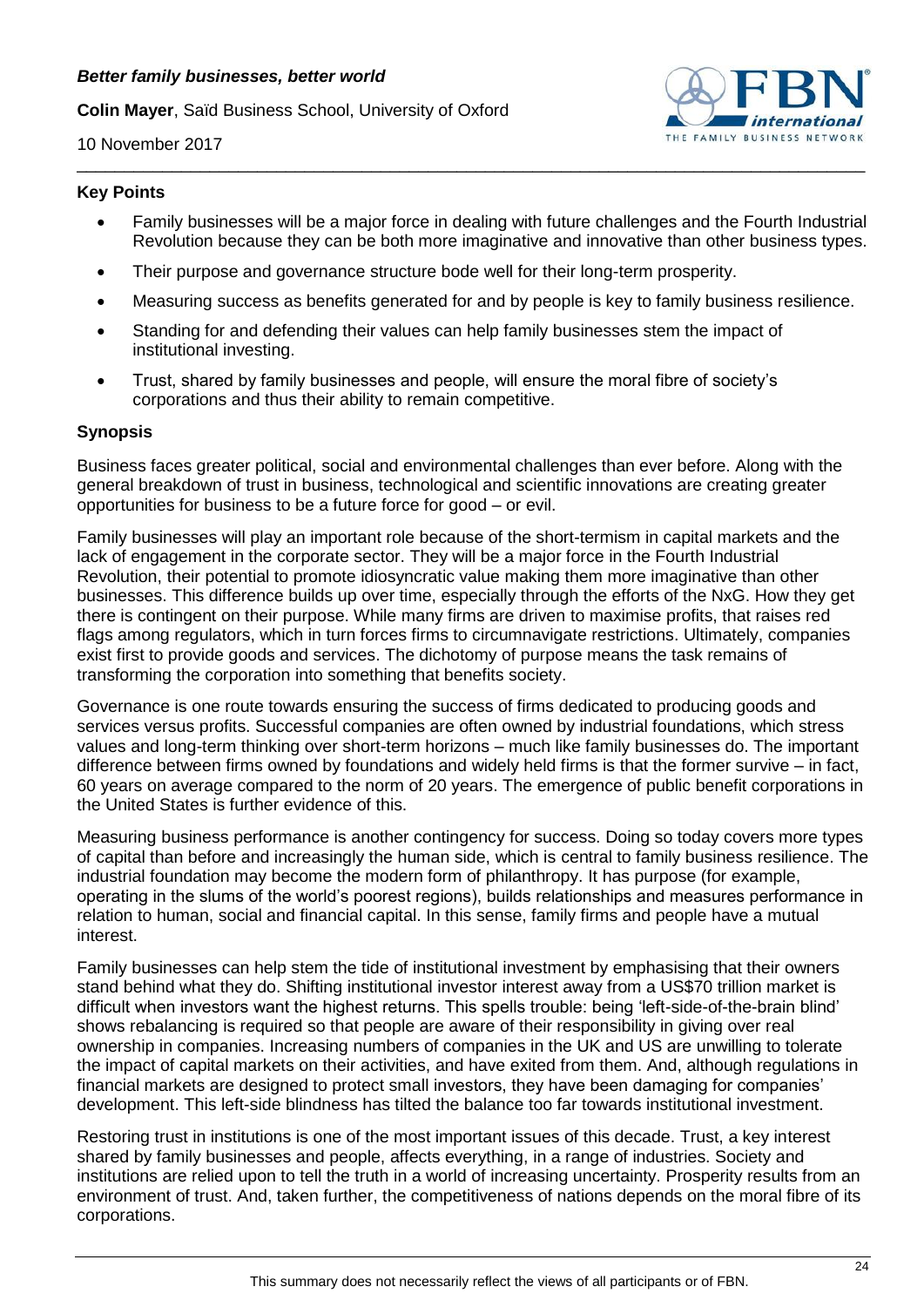## <span id="page-24-0"></span>*Handover*

#### 10 November 2017



The Summit baton was symbolically passed to Elena Zambon, President of FBN Italy (AIdAF), who encouraged FBN members to come to next year's annual gathering in Venice, from 10-13 October 2018.

\_\_\_\_\_\_\_\_\_\_\_\_\_\_\_\_\_\_\_\_\_\_\_\_\_\_\_\_\_\_\_\_\_\_\_\_\_\_\_\_\_\_\_\_\_\_\_\_\_\_\_\_\_\_\_\_\_\_\_\_\_\_\_\_\_\_\_\_\_\_\_\_\_\_\_\_\_\_\_\_\_\_\_

2018 will be the Year of the NxG. The theme of the 29<sup>th</sup> Global Summit will be inspired by the FBN Pledge for a Sustainable Future: '*For Future Generations: We pledge to share our values and long-term aspirations with the Next Generation*'.

NxG have always played a crucial role in the sustainable development of business-owning families, in particular in Venice. In the 13<sup>th</sup> century, Marco Polo journeyed across Asia, building bridges between East and West. He first set out at the age of 17 with his father and uncle, travelling over land along what later became known as the Silk Road.

Topics will include:

- Internationalisation: discovering modern silk roads for families in business
- Networking: travelling with and learning from Italian business-owning families
- Community building: sharing and living common values and building bridges between businessowning families

She stressed that the real strategic assets of family businesses are their reputations, their way of doing things and their commitment to responsibility. They are global citizens and, with their distinctive lens, family businesses are contributing to a better world in the future. She concluded: '*You can't miss it!*'

*'Family business is a journey, where you need a lot of patience, communication and fair process. It's also a learning journey – to learn by families, for families and across generations.'*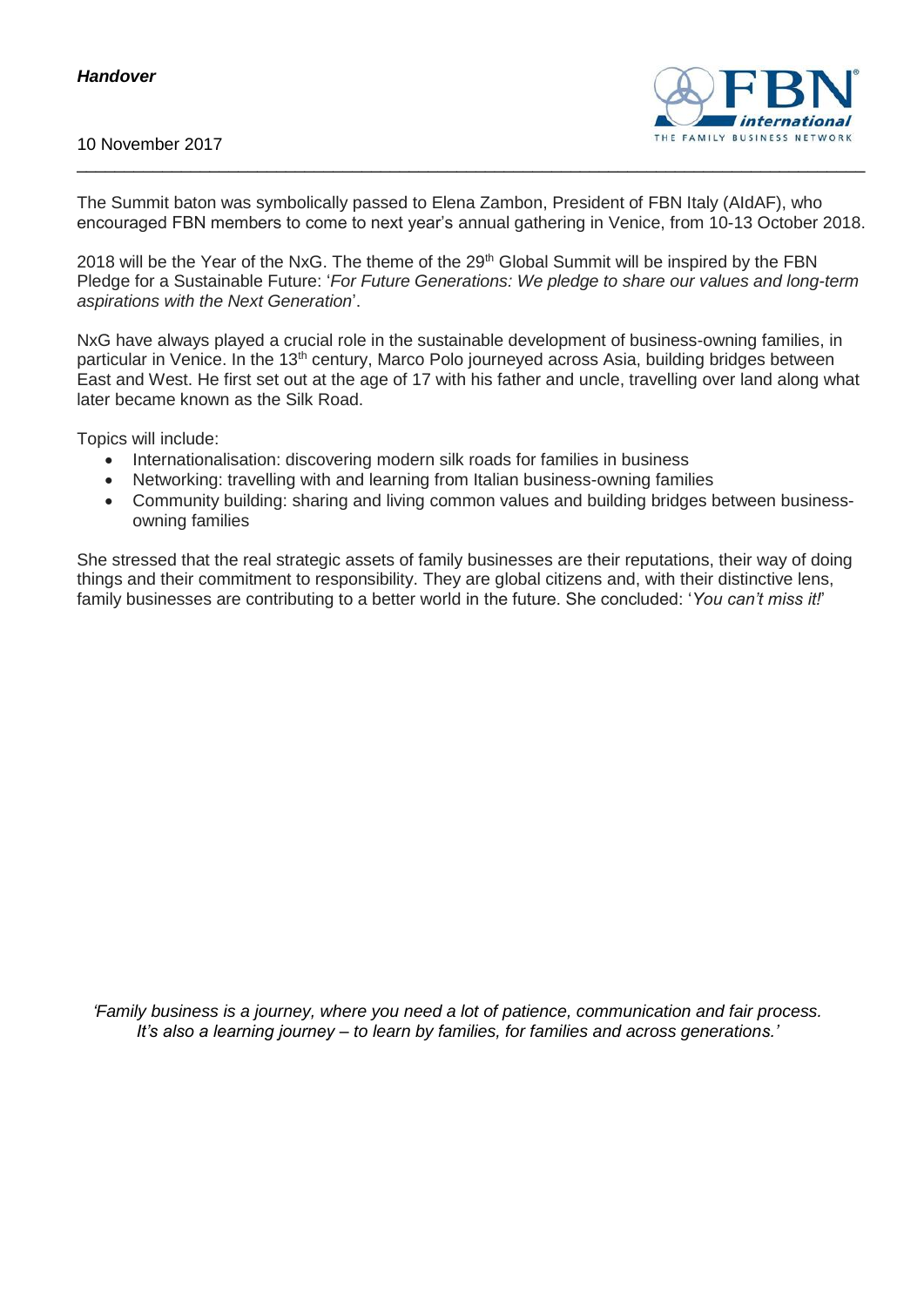

# **Save the dates for 2018**

The year 2018 will be NxG focused, the year in which to celebrate the FBN NxG experience and for NxGs to find their own definition of the future. There is much to celebrate, including the size of the community, having reached 5,000 members, the 10<sup>th</sup> edition of the NxG Award, an engaged NxG talent pool and a vibrant NxG community in each Member Association.

We look forward to welcoming you in 2018 for unique peer-to-peer interaction and experiential learning, by families, for families, across generations.

#### **International activities**

| 28 April - 1 May       | 14 <sup>th</sup> NxG International Summit, La Hulpe (Belgium) |
|------------------------|---------------------------------------------------------------|
| 6-8 June               | FBN Annual Retreat and General Assembly, Milan (Italy)        |
| 9-10 June              | Polaris Training, Milan (Italy)                               |
| 10-13 October          | 29 <sup>th</sup> Global Summit, Venice (Italy)                |
| November (second half) | NxG Entrepreneurs Day                                         |

## **Regional and local activities**

See<http://www.fbn-i.org/coming-events-country/>

*'FBN has everything to teach me because of the sibling relationship, and about using the business as a vehicle to pursue purpose and profit.'*